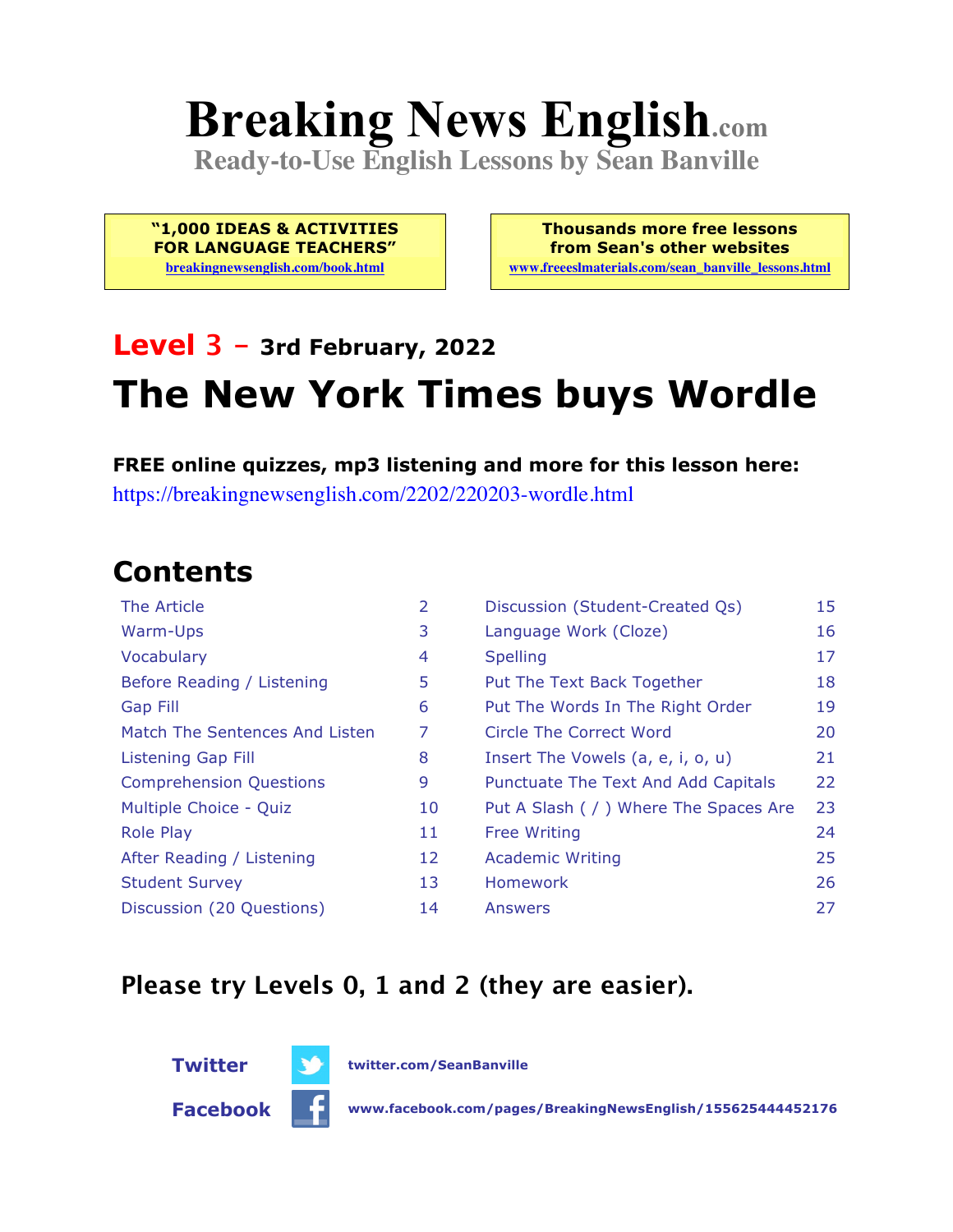### **THE ARTICLE**

From https://breakingnewsenglish.com/2202/220203-wordle.html

 The New York Times newspaper has bought the online word game Wordle. The paper is well known for the games it publishes. Wordle is the latest addition to its list of puzzles. Wordle is a new online game. Its creator, Josh Wardle, only uploaded it in October. In the past four months, it has become a craze around the world. Social media sites are now full of posts from people playing the game and sharing their score. The New York Times said it paid "an undisclosed price in the low seven figures" for the game. A spokesperson was excited the paper would be able to publish the game. She wrote: "We could not be more thrilled to become the new home and proud stewards of this magical game."

 Mr Wardle is a former software engineer for the website Reddit. He created Wordle for his partner to play. He released it in October. He was surprised after 90 people played it on the day of its release. It is now played by millions every day. Mr Wardle tweeted: "The game has got bigger than I ever imagined (which I suppose isn't that much of a feat, given I made the game for an audience of one)." Wordle players have six attempts to guess a five-letter word. After each attempt, the game gives the player feedback on which of the letters they have used are in the correct place, or are correct letters but are in the wrong place. The New York Times said that "initially" the game would remain free.

Sources: https://www.**theverge.com**/2022/1/31/22911274/wordle-new-york-times-free-word-gameacquisition https://www.**nytimes.com**/2022/01/31/business/media/new-york-times-wordle.html https://www.**theverge.com**/2022/1/31/22911274/wordle-new-york-times-free-word-gameacquisition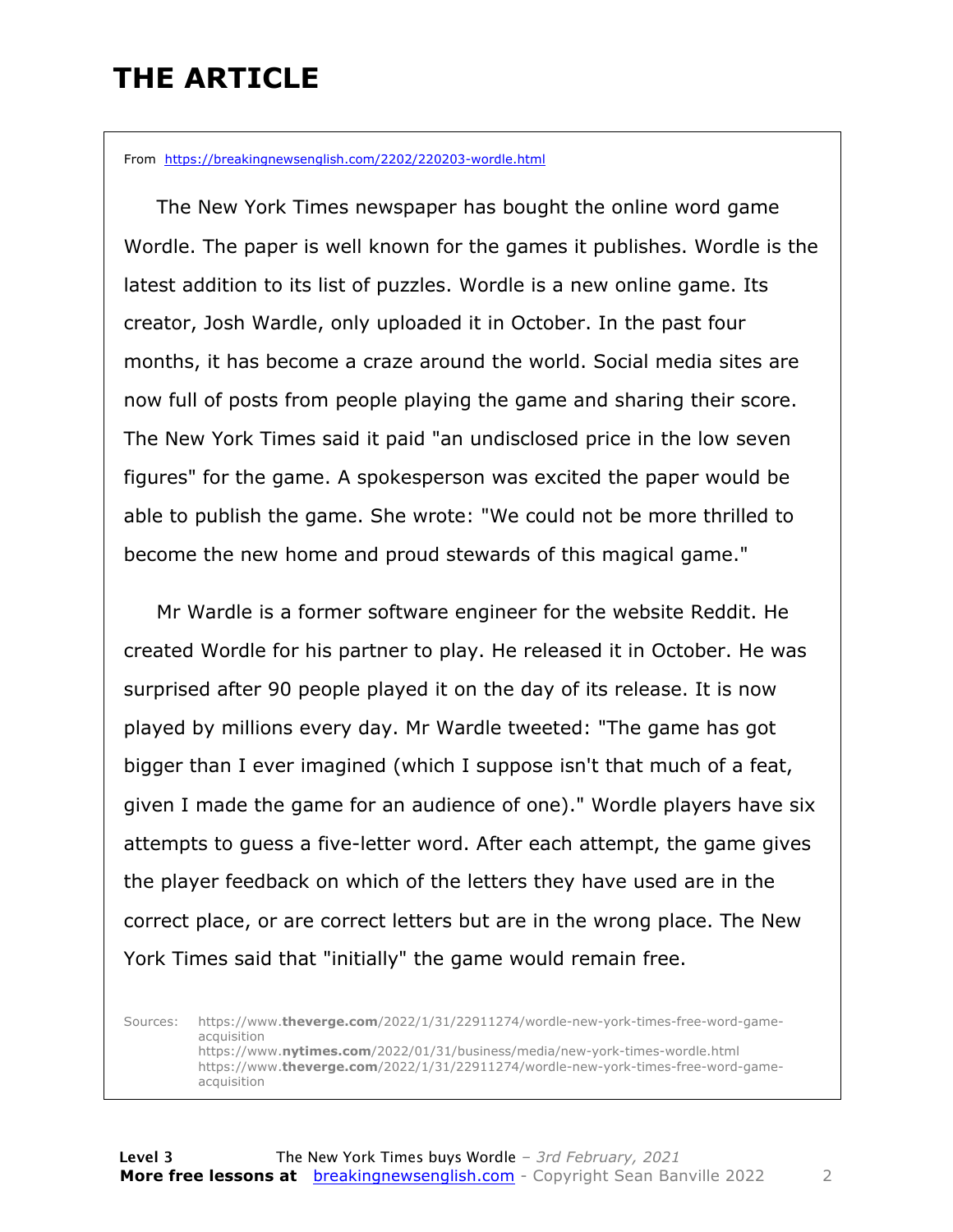#### **WARM-UPS**

**1. WORDLE:** Students walk around the class and talk to other students about Wordle. Change partners often and share your findings.

**2. CHAT:** In pairs / groups, talk about these topics or words from the article. What will the article say about them? What can you say about these words and your life?

newspaper / online / word game / puzzle / craze / score / price / publish / magical / software / engineer / partner / release / bigger / audience / feedback / correct / free

Have a chat about the topics you liked. Change topics and partners frequently.

**3. ONLINE GAMES:** Students A **strongly** believe online games are better than paper-based games; Students B **strongly** believe otherwise. Change partners again and talk about your conversations.

4. VOCABULARY: How good are these things at learning new vocabulary? What is your experience of them? Complete this table with your partner(s). Change partners often and share what you wrote.

|                  | <b>How Good</b> | <b>My Experiences</b> |
|------------------|-----------------|-----------------------|
| Online games     |                 |                       |
| Flash cards      |                 |                       |
| Movies           |                 |                       |
| Translation apps |                 |                       |
| Reading books    |                 |                       |
| English teachers |                 |                       |

**5. PUZZLE:** Spend one minute writing down all of the different words you associate with the word "puzzle". Share your words with your partner(s) and talk about them. Together, put the words into different categories.

**6. GAMES:** Rank these with your partner. Put the best at the top. Change partners often and share your rankings.

• Word games

• Card games

- Board games
- Video games

• Chess

• Sports

- Quiz games • Party games
- **Level 3** The New York Times buys Wordle *– 3rd February, 2021* **More free lessons at** breakingnewsenglish.com - Copyright Sean Banville 2022 3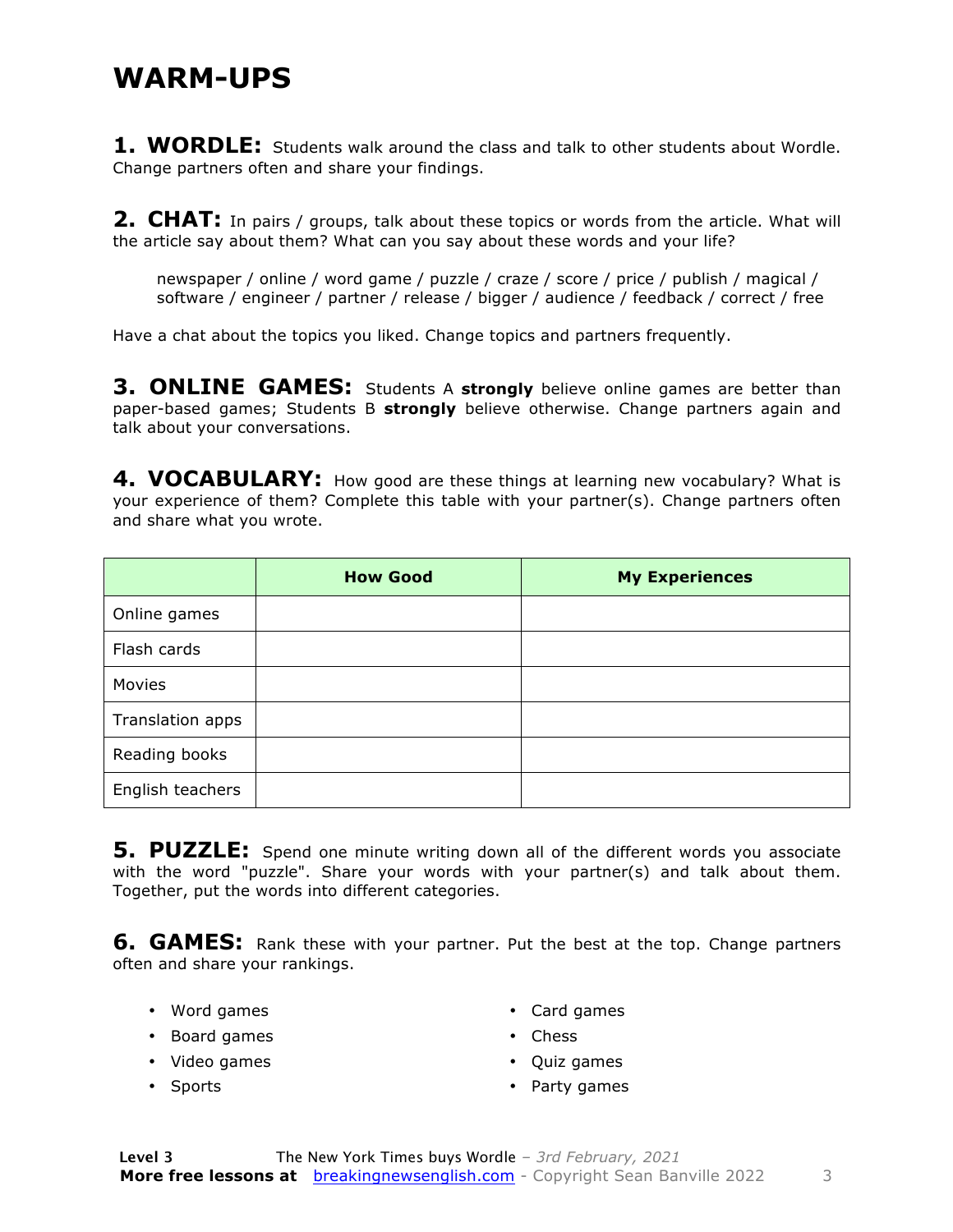### **VOCABULARY MATCHING**

#### **Paragraph 1**

| 1.  | well known   | a. | Prepare and issue a book, journal, or piece<br>of music to sell to people.                            |  |  |  |  |
|-----|--------------|----|-------------------------------------------------------------------------------------------------------|--|--|--|--|
| 2.  | publish      | b. | An activity or object which appears suddenly<br>and is very, very, very popular.                      |  |  |  |  |
| 3.  | puzzle       | c. | A person who made something new.                                                                      |  |  |  |  |
| 4.  | creator      | d. | A game, toy, or problem designed to test<br>mental skills.                                            |  |  |  |  |
| 5.  | craze        | e. | Famous.                                                                                               |  |  |  |  |
| 6.  | undisclosed  | f. | feeling<br>of excitement<br>sudden<br>A<br>and<br>pleasure.                                           |  |  |  |  |
| 7.  | thrilled     | g. | Not revealed or made known to the public.                                                             |  |  |  |  |
|     | Paragraph 2  |    |                                                                                                       |  |  |  |  |
| 8.  | former       | h. | Information about a person's performance<br>of a task.                                                |  |  |  |  |
| 9.  | released     | i. | Having previously been a particular thing.                                                            |  |  |  |  |
| 10. | feat         | j. | An effort to achieve or complete something<br>(difficult).                                            |  |  |  |  |
|     | 11. audience | k. | At first.                                                                                             |  |  |  |  |
| 12. | attempt      | Ι. | achievement that requires great<br>An<br>courage, skill, or strength.                                 |  |  |  |  |
| 13. | feedback     | m. | All of the spectators or listeners at a public<br>event such as a play, film, concert, or<br>meeting. |  |  |  |  |
| 14. | initially    | n. | Made a film, recording, or other product<br>available to the public.                                  |  |  |  |  |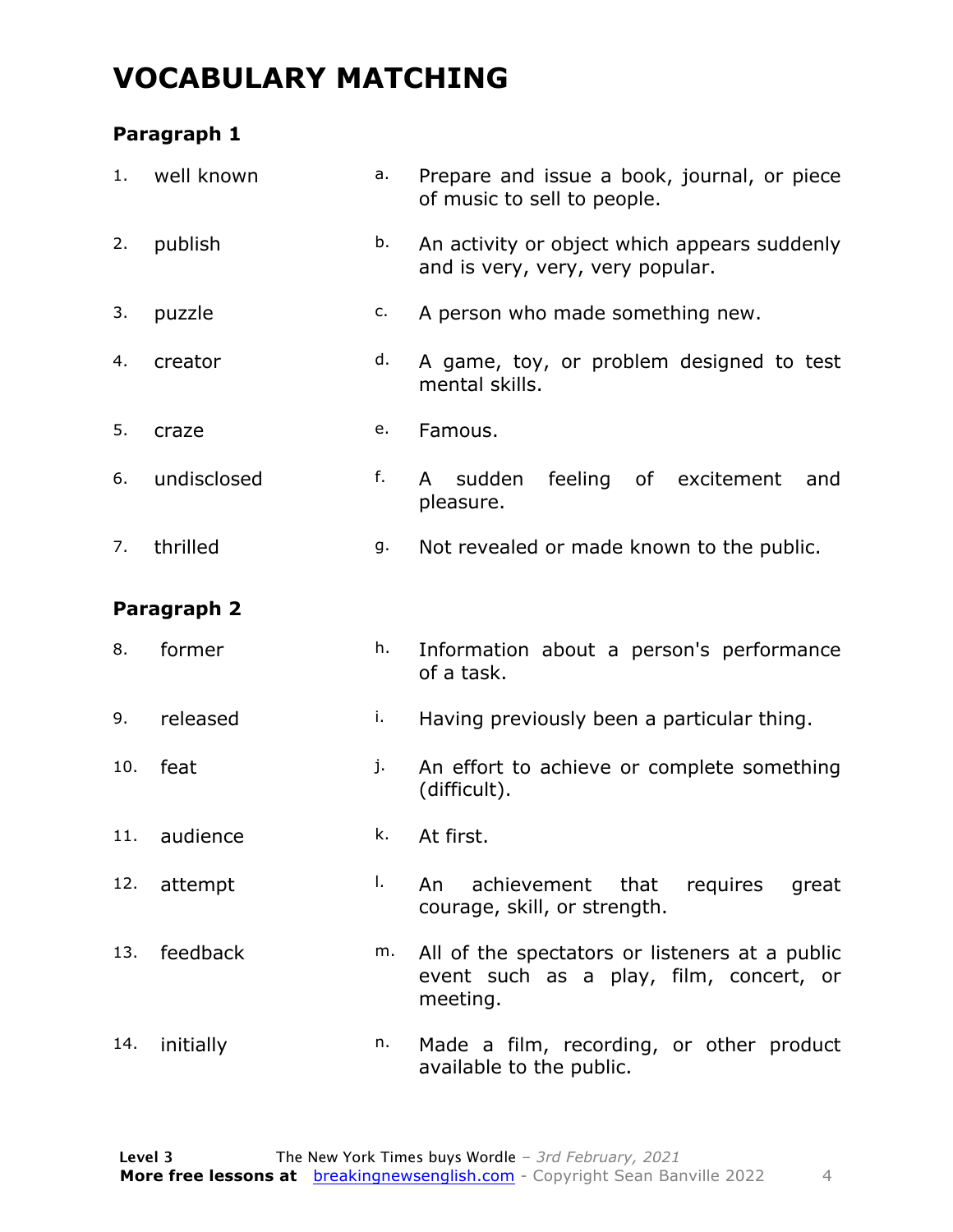### **BEFORE READING / LISTENING**

From https://breakingnewsenglish.com/2202/220203-wordle.html

#### **1. TRUE / FALSE:** Read the headline. Guess if a-h below are true (T) or false (F).

- 1. Wordle is the first game the New York Times has ever bought. **T / F**
- 2. The creator of Wordle first uploaded it this year. **T / F**
- 3. The New York Times paid over \$10,000,000 for Wordle. **T / F**
- 4. The New York Times called Wordle a magical game. **T / F**
- 5. Wordle's creator originally created it for his English students. **T / F**
- 6. Over 90 million people now play Wordle every day. **T / F**
- 7. Players of Wordle have six guesses at an unknown word. **T / F**
- 8. Wordle is still free, for now. **T / F**

#### **2. SYNONYM MATCH:** (The words in **bold** are from the news article.)

- **1. well known**
- **2. latest**
- **3. craze**
- **4. spokesperson**
- **5. thrilled**
- **6. former**
- **7. released**
- **8. feat**
- **9. attempts**
- **10. initially**
- a. ex-
- b. excited
- c. at first
- d. famous
- e. issued
- f. trend
- g. tries
- h. most recent
- i. achievement
- j. representative

#### **3. PHRASE MATCH:** (Sometimes more than one choice is possible.)

- 1. The paper is well known
- 2. Wordle is the latest addition to
- 3. it has become a craze
- 4. it paid an undisclosed price in the low
- 5. We could not be more
- 6. a former
- 7. 90 people played it on the
- 8. Wordle players have six attempts to
- 9. the game gives the player
- 10. in the wrong
- a. around the world
- b. place
- c. seven figures
- d. day of its release
- e. feedback
- f. for the games it publishes
- g. thrilled
- h. its list of puzzles
- i. guess a five-letter word
- j. software engineer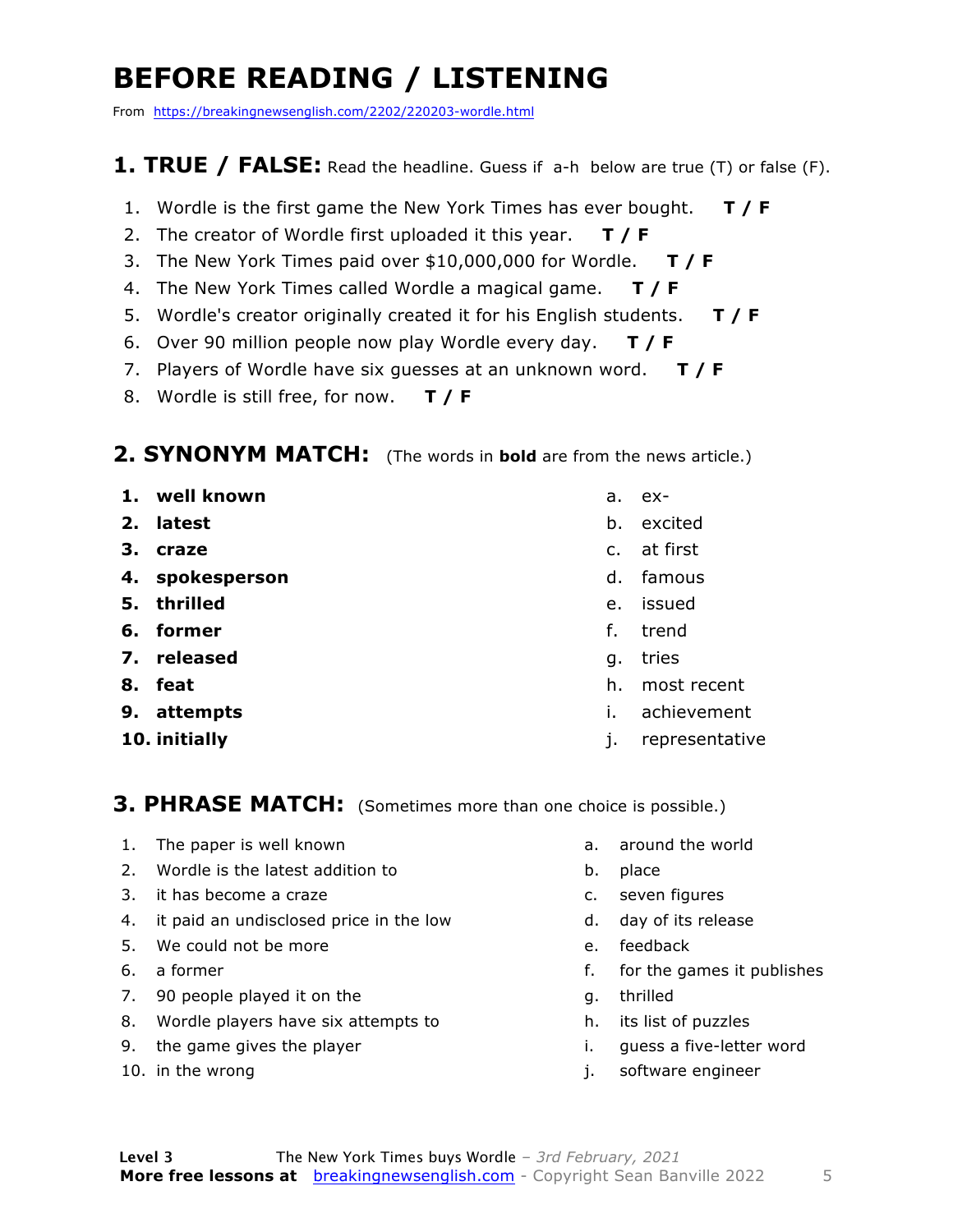### **GAP FILL**

From https://breakingnewsenglish.com/2202/220203-wordle.html

| The New York Times newspaper has bought the                                    | uploaded |
|--------------------------------------------------------------------------------|----------|
| (1) _________________________ word game Wordle. The paper is well              | figures  |
| known for the games it publishes. Wordle is the latest                         | addition |
| (2) ___________________________ to its list of puzzles. Wordle is a new online |          |
| game. Its creator, Josh Wardle, only $(3)$ ________________________ it in      | thrilled |
| October. In the past four months, it has become a craze around                 | full     |
|                                                                                | magical  |
| posts from people playing the game and sharing their score. The                | online   |
| New York Times said it paid "an undisclosed price in the low seven             |          |
|                                                                                | able     |
| the paper would be $(6)$ ______________________ to publish the game.           |          |
| She wrote: "We could not be more $(7)$ _______________________ to              |          |
| become the new home and proud stewards of this                                 |          |
|                                                                                |          |

Mr Wardle is a  $(9)$  and  $(9)$  software engineer for the website Reddit. He created Wordle for his partner to play. He released it in October. He was (10) \_\_\_\_\_\_\_\_\_\_\_\_\_\_\_\_\_\_\_\_\_ after 90 people played it on the day of its release. It is now played by millions every day. Mr Wardle tweeted: "The game has got bigger than I ever  $(11)$  \_\_\_\_\_\_\_\_\_\_\_\_\_\_\_\_\_\_\_\_\_\_\_\_\_\_ (which I suppose isn't that much of a (12) \_\_\_\_\_\_\_\_\_\_\_\_\_\_\_\_\_\_\_\_\_\_, given I made the game for an audience of one)." Wordle players have six (13) \_\_\_\_\_\_\_\_\_\_\_\_\_\_\_\_\_\_\_\_\_\_\_\_\_\_\_\_\_\_\_\_ to guess a five-letter word. After (14) \_\_\_\_\_\_\_\_\_\_\_\_\_\_\_\_\_\_\_\_\_ attempt, the game gives the player feedback on which of the letters they have used are in the  $(15)$  \_\_\_\_\_\_\_\_\_\_\_\_\_\_\_\_\_\_\_\_\_\_\_\_\_\_\_\_ place, or are correct letters but are in the wrong place. The New York Times said that  $"({}^{16})$  \_\_\_\_\_\_\_\_\_\_\_\_\_\_\_\_\_\_\_\_\_\_\_\_\_\_\_\_\_ " the game would remain free. *attempts surprised feat correct former each initially imagined*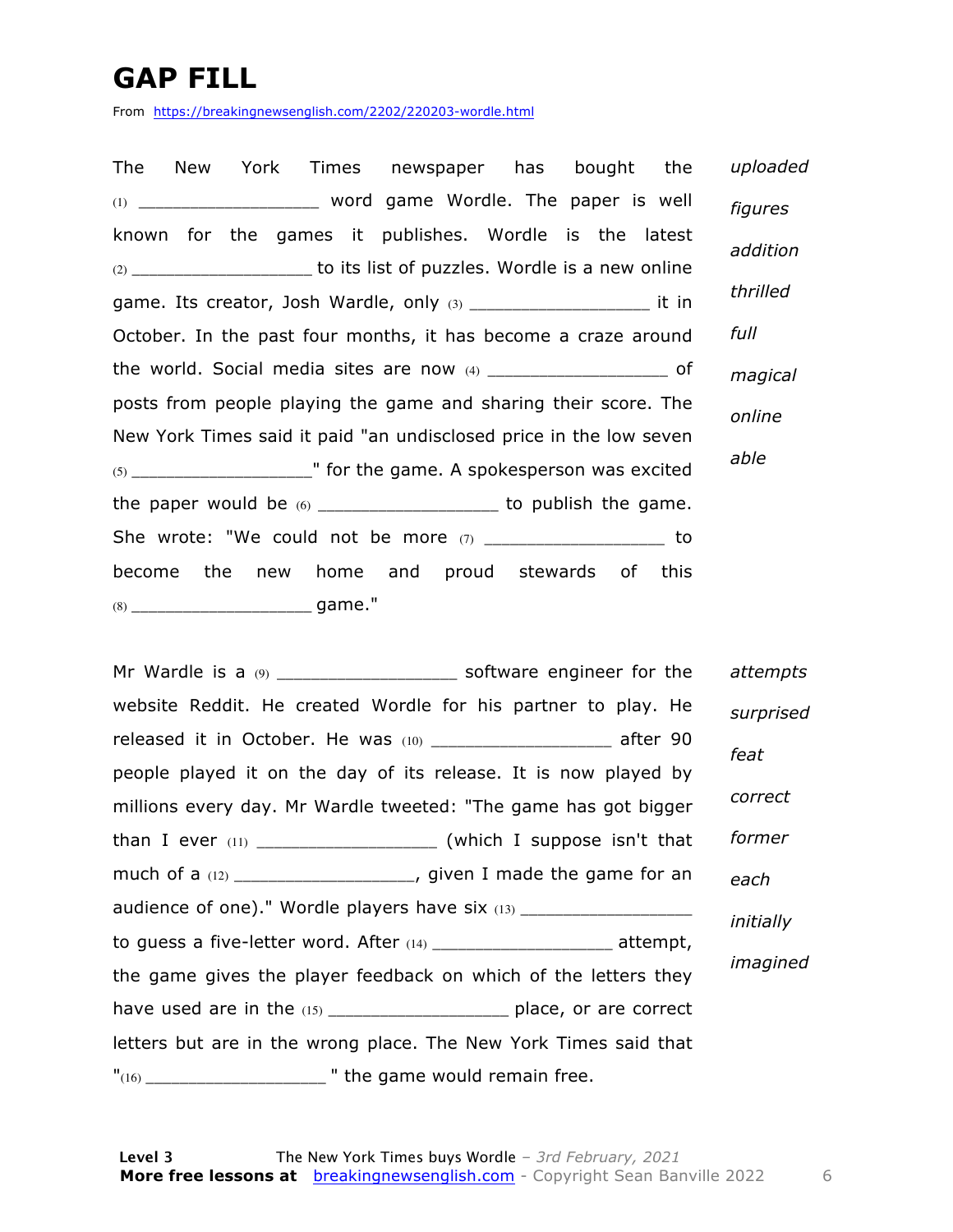#### **LISTENING – Guess the answers. Listen to check.**

From https://breakingnewsenglish.com/2202/220203-wordle.html

| 1) The paper is well known for the ______<br>a. games sit publishes                                |
|----------------------------------------------------------------------------------------------------|
| b. games zit publishes                                                                             |
| c. games it publishes                                                                              |
| d. game set publishes                                                                              |
| 2) Wordle is the latest addition to its _____                                                      |
| a. list of puzzles                                                                                 |
| b. list off puzzles<br>c. list oft puzzles                                                         |
| d. list toff puzzles                                                                               |
| 3) uploaded it in October. In the past four months, it has                                         |
| a. become a graze                                                                                  |
| b. become a cage                                                                                   |
| c. become a crate                                                                                  |
| d. become a craze<br>4) full of posts from people playing the game and _______                     |
| a. share ring their score                                                                          |
| b. shearing their score                                                                            |
| c. sharing their score                                                                             |
| d. shoring their score                                                                             |
| 5) able to publish the game. She wrote: "We could not ______                                       |
| a. be more trilled<br>b. be more thrilled                                                          |
| c. be more frilled                                                                                 |
| d. be morph riled                                                                                  |
| 6) He was surprised after 90 people played it on the day _______                                   |
| a. off fits release                                                                                |
| b. of fits release                                                                                 |
| c. off its release<br>d. of its release                                                            |
| 7) Mr Wardle tweeted: "The game has got bigger than                                                |
| a. I ever imagine                                                                                  |
| b. I ever imagines                                                                                 |
| c. I ever imagined                                                                                 |
| d. I ever imagination                                                                              |
| 8) I suppose isn't that much of a feat, given I made the game for an _______<br>a. audience of won |
| b. audience of one                                                                                 |
| c. audience of win                                                                                 |
| d. audience of worm                                                                                |
| 9) in the correct place, or are correct letters but are in                                         |
| a. the wrong place                                                                                 |
| b. the wrong plaice                                                                                |
| c. the wrong plates<br>d. the wrong plays                                                          |
| 10) The New York Times said that "initially" the game _______                                      |
| a. would remain flea                                                                               |
| b. would remain flee                                                                               |

 c. would remain freed d. would remain free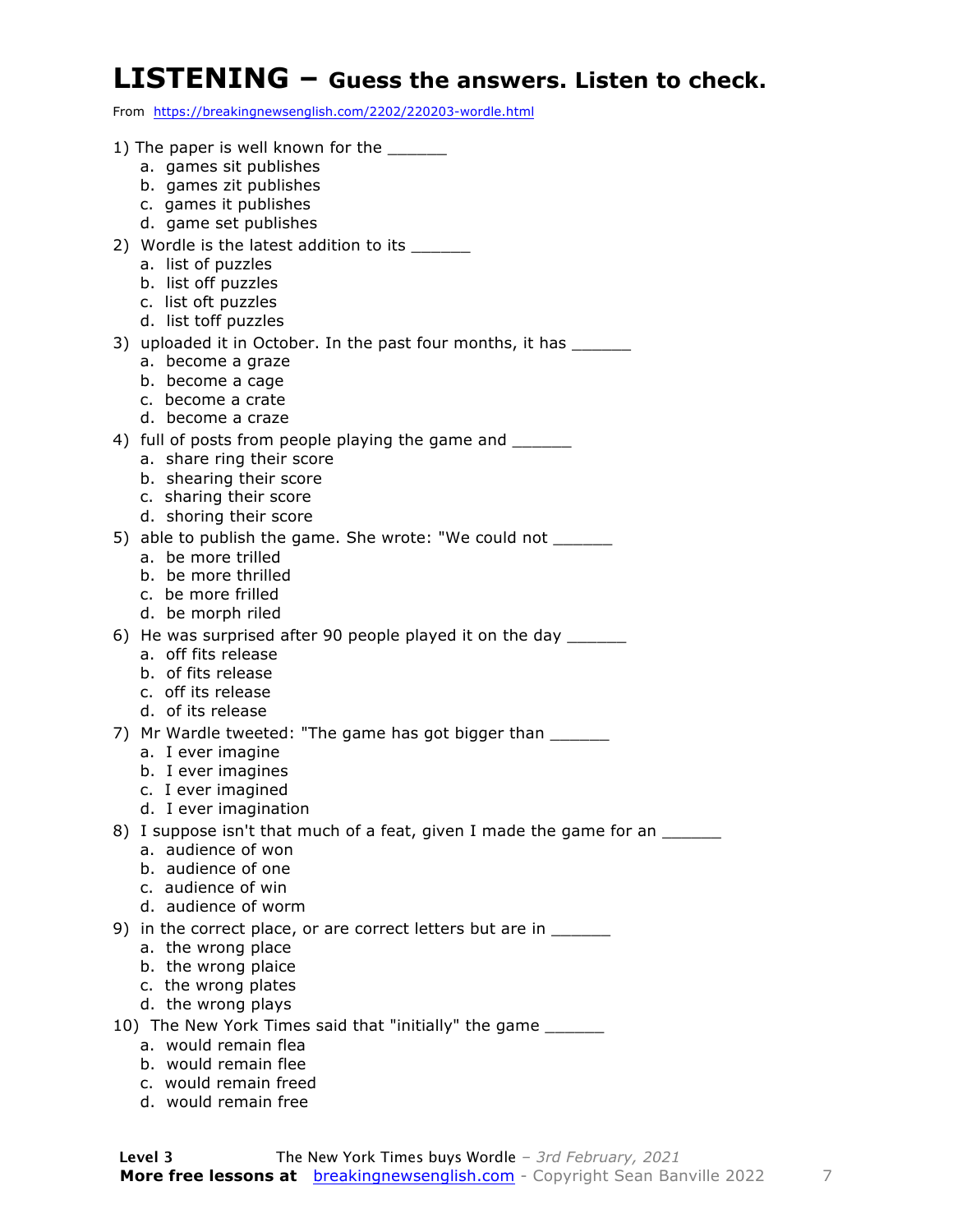#### **LISTENING – Listen and fill in the gaps**

From https://breakingnewsenglish.com/2202/220203-wordle.html

The New York Times newspaper (1) \_\_\_\_\_\_\_\_\_\_\_\_\_\_\_\_\_\_\_\_\_\_\_\_\_ online word game Wordle. The paper is  $(2)$  \_\_\_\_\_\_\_\_\_\_\_\_\_\_\_\_\_\_\_\_\_\_\_\_\_\_ the games it publishes. Wordle is the latest addition to its  $(3)$  \_\_\_\_\_\_\_\_\_\_\_\_\_\_\_\_\_\_\_\_\_\_\_. Wordle is a new online game. Its creator, Josh Wardle, only uploaded it in October. In the past four months, it has become  $(4)$ the world. Social media sites are now full of posts from people playing the game and sharing their score. The New York Times said it paid "an undisclosed price in the (5) \_\_\_\_\_\_\_\_\_\_\_\_\_\_\_\_\_\_\_\_" for the game. A spokesperson was excited the paper would be able to publish the game. She wrote: "We could not be more thrilled to become the new home and (6) \_\_\_\_\_\_\_\_\_\_\_\_\_\_\_\_\_\_\_\_ this magical game."

Mr Wardle is (7) \_\_\_\_\_\_\_\_\_\_\_\_\_\_\_\_\_\_\_\_\_\_\_\_\_\_\_ engineer for the website Reddit. He created Wordle for his partner to play. He released it in October. He was surprised after 90 people played it on the day (8) \_\_\_\_\_\_\_\_\_\_\_\_\_\_\_\_\_\_\_\_\_\_\_. It is now played by millions every day. Mr Wardle tweeted: "The game has got bigger than I ever imagined (which I suppose isn't that much (9) \_\_\_\_\_\_\_\_\_\_\_\_\_\_\_\_\_\_\_\_, given I made the game for an audience of one)." Wordle players have (10) \_\_\_\_\_\_\_\_\_\_\_\_\_\_\_\_\_\_\_\_\_\_\_\_\_\_\_\_\_guess a five-letter word. After each attempt, the game gives the player feedback on which of the letters they have used are in the correct place, or (11) \_\_\_\_\_\_\_\_\_\_\_\_\_\_\_\_\_\_\_\_\_\_\_\_\_ but are in the wrong place. The New York Times said that "initially" the game  $(12)$  \_\_\_\_\_\_\_\_\_\_\_\_\_\_\_\_\_\_\_\_\_\_\_.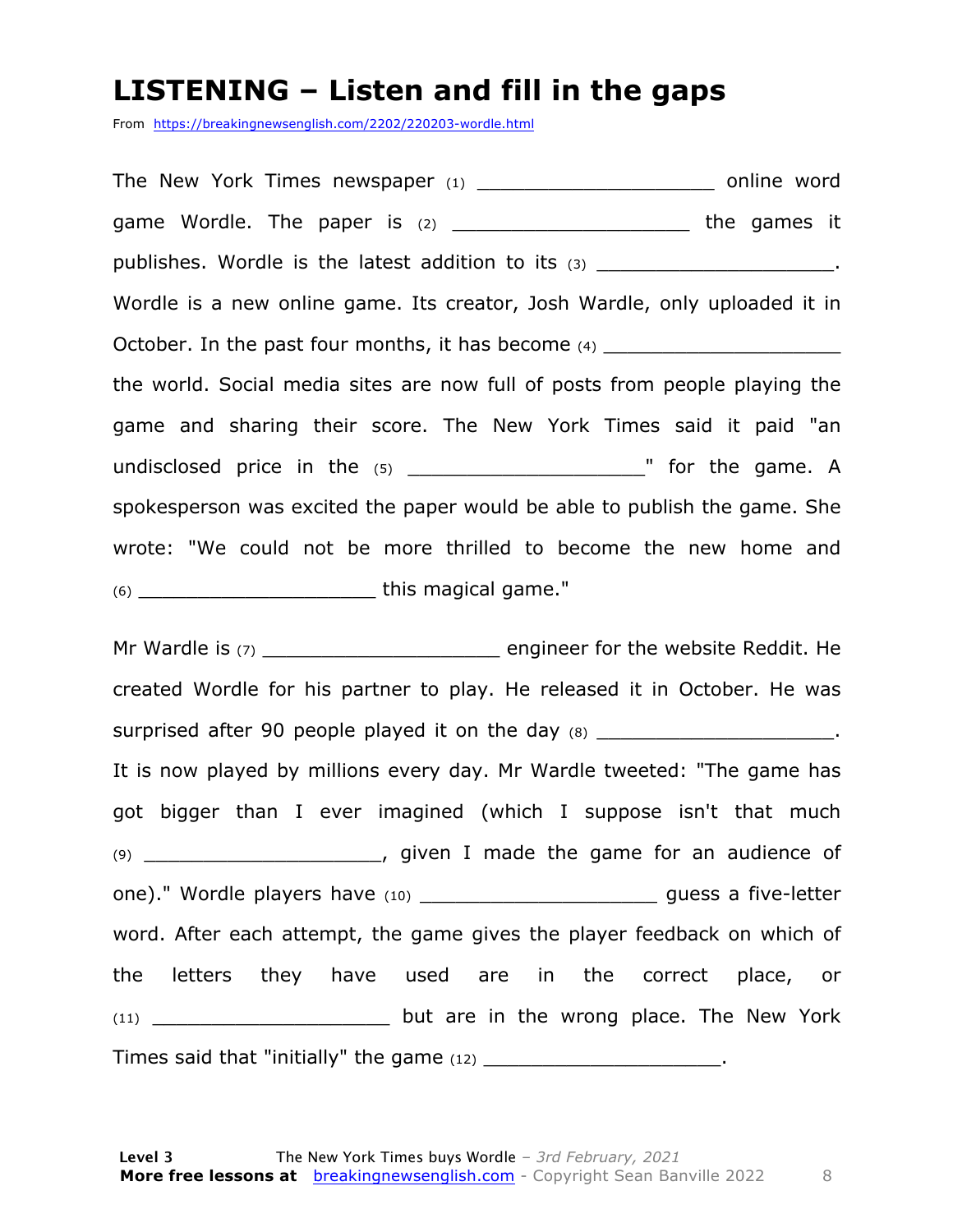### **COMPREHENSION QUESTIONS**

From https://breakingnewsenglish.com/2202/220203-wordle.html

- 1. What's the New York Times well known for?
- 2. When was Wordle uploaded for the first time?
- 3. What are players sharing on social media sites?
- 4. How much did the New York Times pay for Wordle?
- 5. What kind of game did the New York Times say Wordle was?
- 6. Where did Wordle's creator work in the past?
- 7. How many people played Wordle on the day it was released?
- 8. How many people did Wordle's creator make his game for?
- 9. How many attempts do Wordle players have to guess a word?
- 10. What did the New York Times say would happen initially?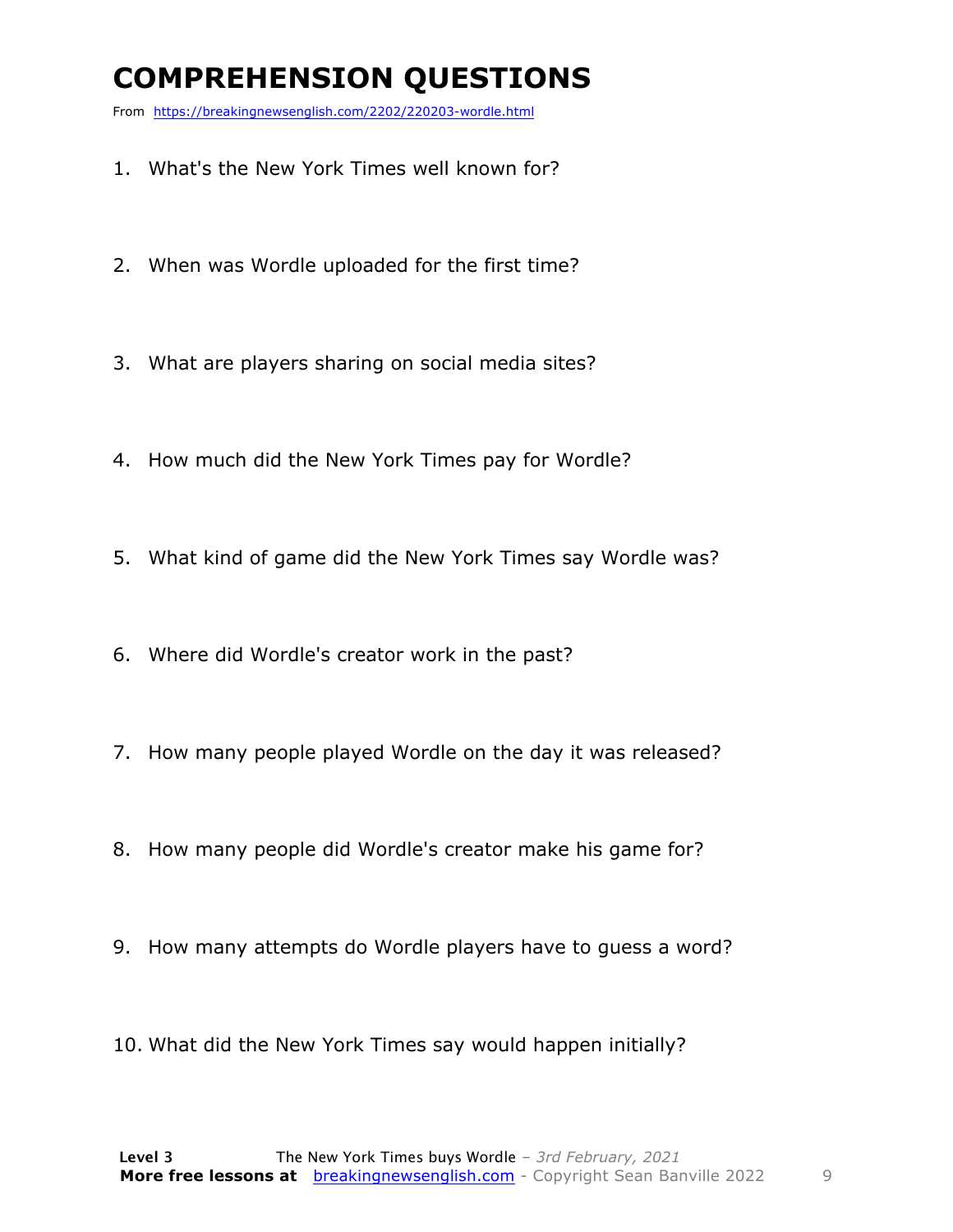# **MULTIPLE CHOICE - QUIZ**

From https://breakingnewsenglish.com/2202/220203-wordle.html

| 1) What's the New York Times well     | 6) Where did Wordle's creator work in |
|---------------------------------------|---------------------------------------|
| known for?                            | the past?                             |
| a) controversial stories              | a) Facebook                           |
| b) video games                        | b) Reddit                             |
| c) the games it publishes             | c) a dictionary company               |
| d) its software                       | d) a language school                  |
| 2) When was Wordle uploaded for       | 7) How many people played Wordle      |
| the first time?                       | on the day it was released?           |
| a) last October                       | a) 190                                |
| b) last November                      | b) 19                                 |
| c) last January                       | c) 900                                |
| d) last week                          | d) 90                                 |
| 3) What are players sharing on social | 8) How many people did Wordle's       |
| media sites?                          | creator make his game for?            |
| a) words                              | $a)$ 2                                |
| b) their scores                       | b)1                                   |
| c) rules                              | c) $10,000,000$                       |
| d) tricks                             | d) a billion                          |
| 4) How much did the New York          | 9) How many attempts do Wordle        |
| Times pay for Wordle?                 | players have to guess a word?         |
| a) $$1,000,000$                       | a)5                                   |
| b) \$10,000,000                       | b)6                                   |
| c) $$100,000,000$                     | c) $8$                                |
| d) a price in the low seven figures   | $d)$ 10                               |
| 5) What kind of game did the New      | 10) What did the New York Times say   |
| York Times say Wordle was?            | would happen initially?               |
| a) a great game                       | a) Wordle would be free               |
| b) an English-learning game           | b) nothing                            |
| c) a magical game                     | c) more words                         |
| d) a difficult game                   | d) longer words                       |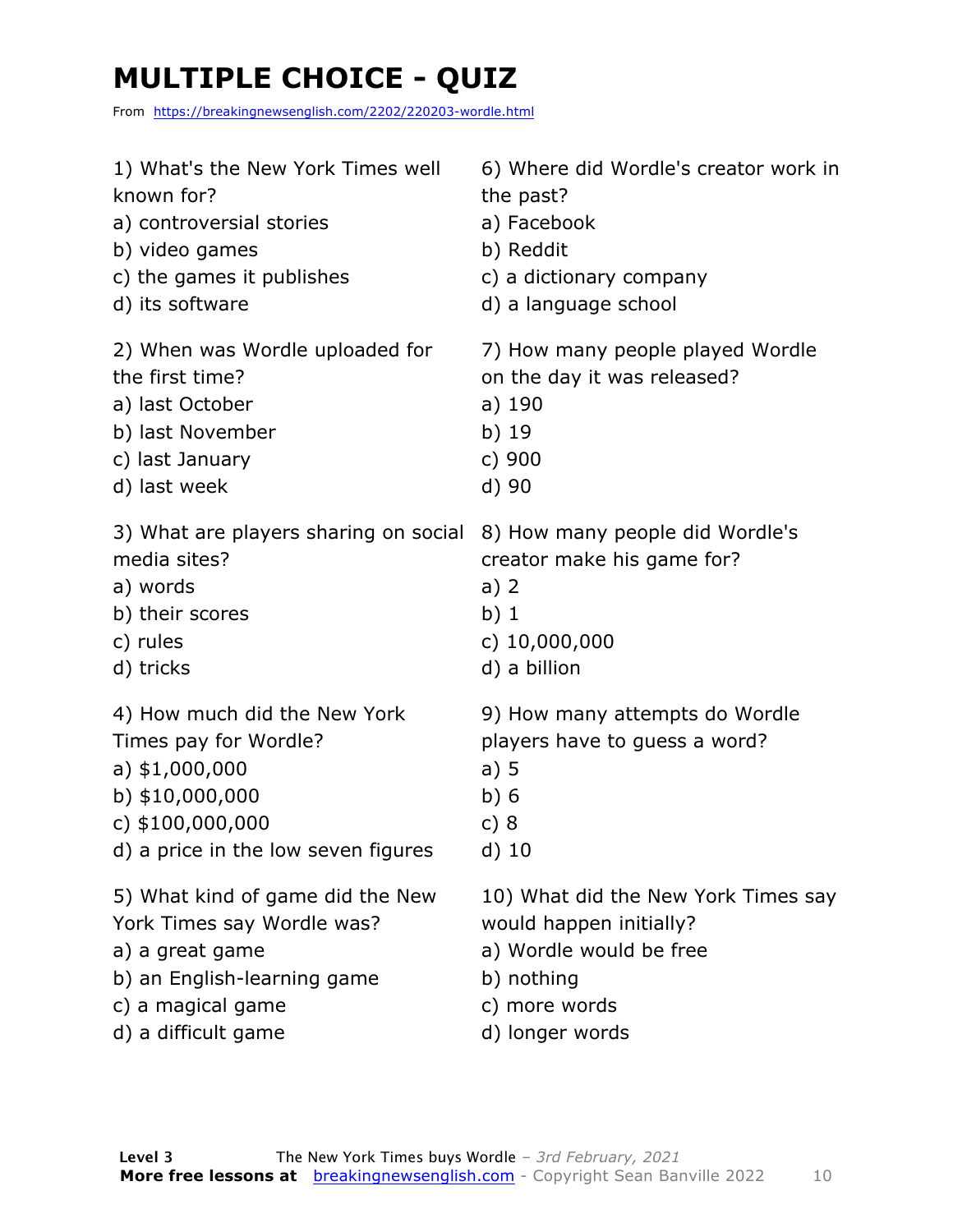# **ROLE PLAY**

From https://breakingnewsenglish.com/2202/220203-wordle.html

#### **Role A – Word Games**

You think word games are best. Tell the others three reasons why. Tell them what is wrong with their games. Also, tell the others which is the least fun of these (and why): board games, party games or video games.

#### **Role B – Board Games**

You think board games are best. Tell the others three reasons why. Tell them what is wrong with their games. Also, tell the others which is the least fun of these (and why): word games, party games or video games.

#### **Role C – Party Games**

You think party games are best. Tell the others three reasons why. Tell them what is wrong with their games. Also, tell the others which is the least fun of these (and why): board games, word games or video games.

#### **Role D – Video Games**

You think video games are best. Tell the others three reasons why. Tell them what is wrong with their games. Also, tell the others which is the least fun of these (and why): board games, party games or word games.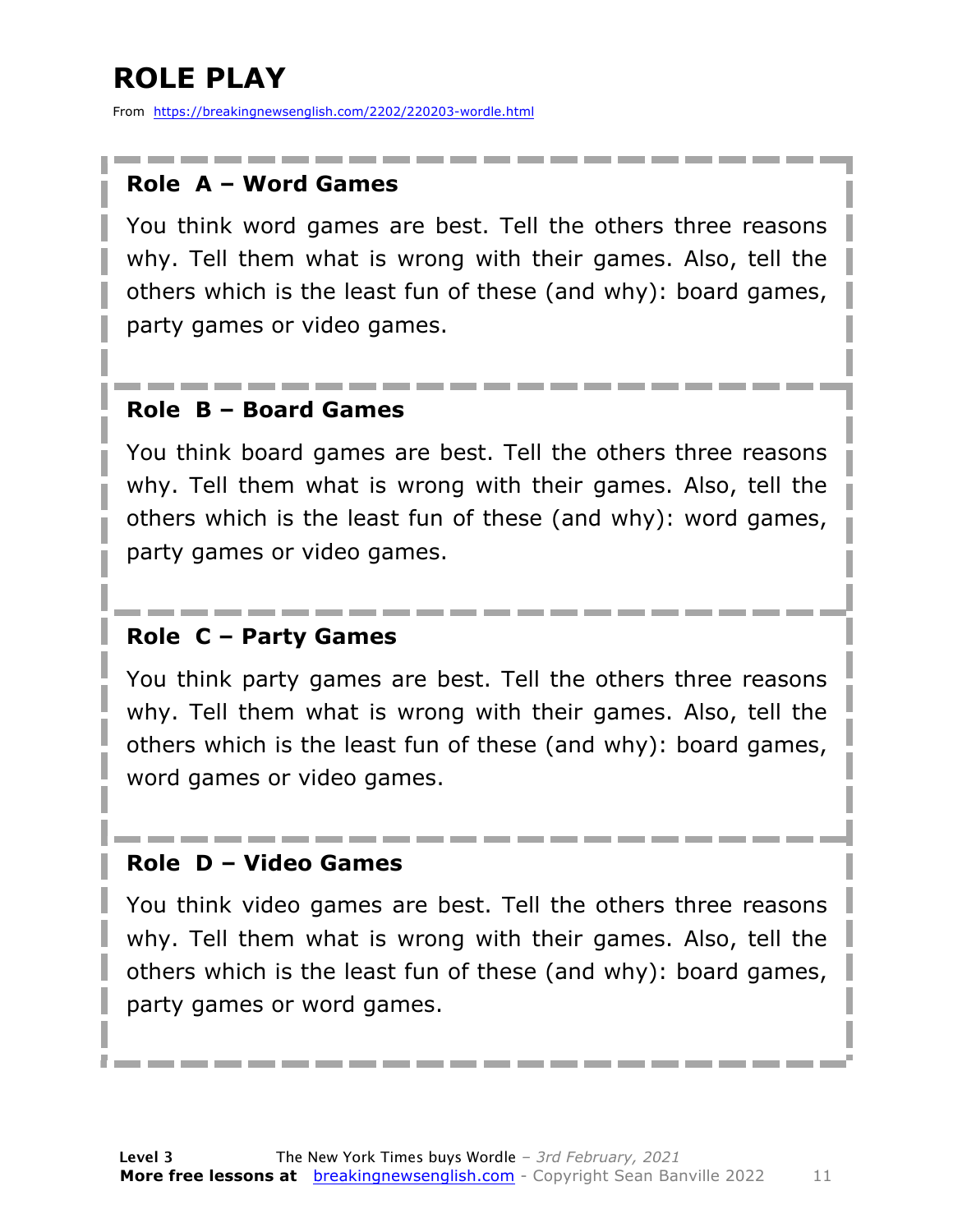# **AFTER READING / LISTENING**

From https://breakingnewsenglish.com/2202/220203-wordle.html

**1. WORD SEARCH:** Look in your dictionary / computer to find collocates, other meanings, information, synonyms … for the words 'word' and 'game'.

| word | game |
|------|------|
|      |      |
|      |      |
|      |      |

- Share your findings with your partners.
- Make questions using the words you found.
- Ask your partner / group your questions.

2. **ARTICLE OUESTIONS:** Look back at the article and write down some questions you would like to ask the class about the text.

- Share your questions with other classmates / groups.
- Ask your partner / group your questions.

**3. GAP FILL:** In pairs / groups, compare your answers to this exercise. Check your answers. Talk about the words from the activity. Were they new, interesting, worth learning…?

**4. VOCABULARY:** Circle any words you do not understand. In groups, pool unknown words and use dictionaries to find their meanings.

**5. TEST EACH OTHER:** Look at the words below. With your partner, try to recall how they were used in the text:

| • newspaper   | • software       |
|---------------|------------------|
| • puzzles     | • millions       |
| $\cdot$ craze | $\cdot$ feat     |
| • score       | • audience       |
| • price       | $\cdot$ feedback |
| • magical     | $\cdot$ free     |
|               |                  |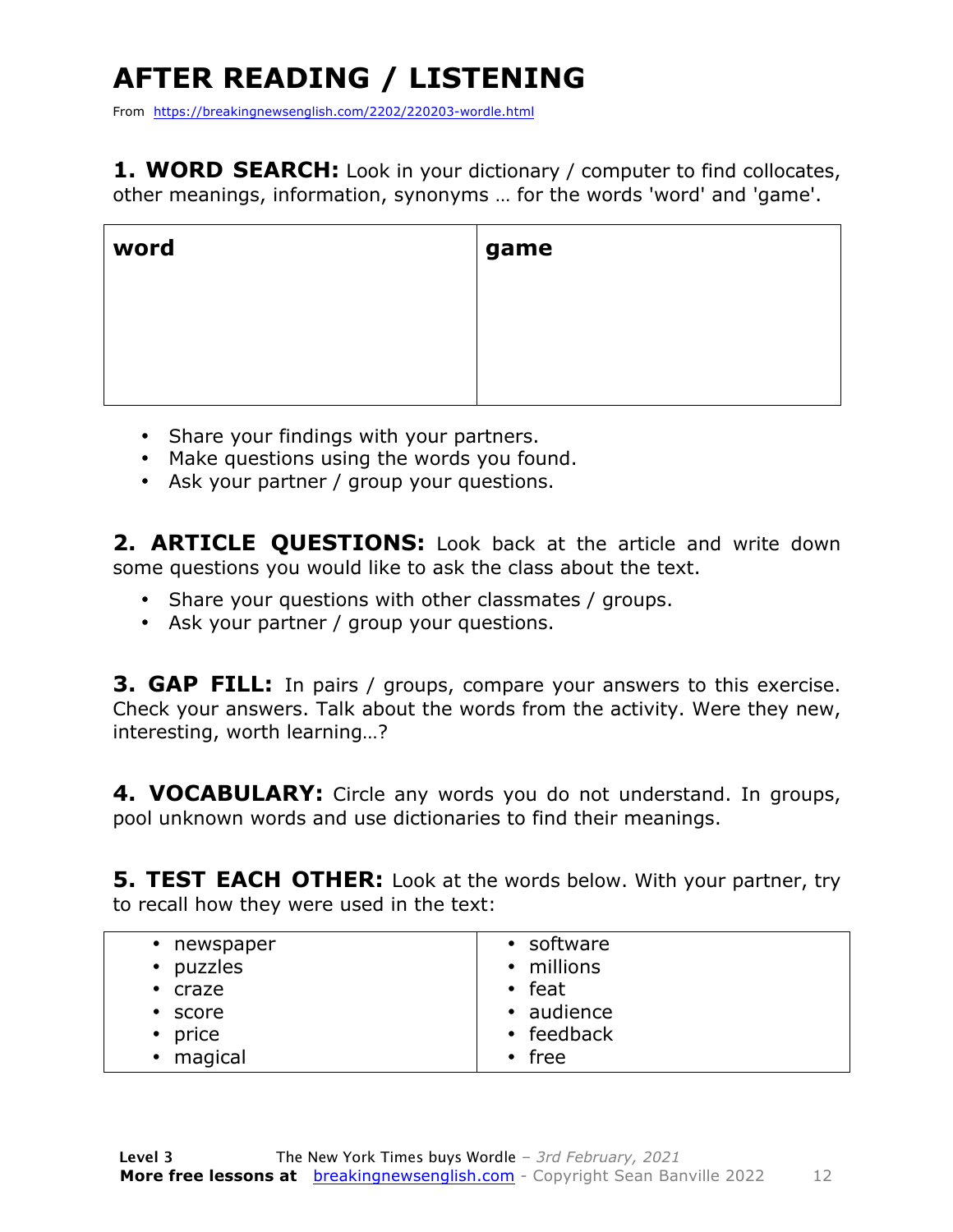### **WORDLE SURVEY**

From https://breakingnewsenglish.com/2202/220203-wordle.html

Write five GOOD questions about Wordle in the table. Do this in pairs. Each student must write the questions on his / her own paper.

When you have finished, interview other students. Write down their answers.

|      | STUDENT 1 | STUDENT 2 | STUDENT 3 |
|------|-----------|-----------|-----------|
| Q.1. |           |           |           |
| Q.2. |           |           |           |
| Q.3. |           |           |           |
| Q.4. |           |           |           |
| Q.5. |           |           |           |

- Now return to your original partner and share and talk about what you found out. Change partners often.
- Make mini-presentations to other groups on your findings.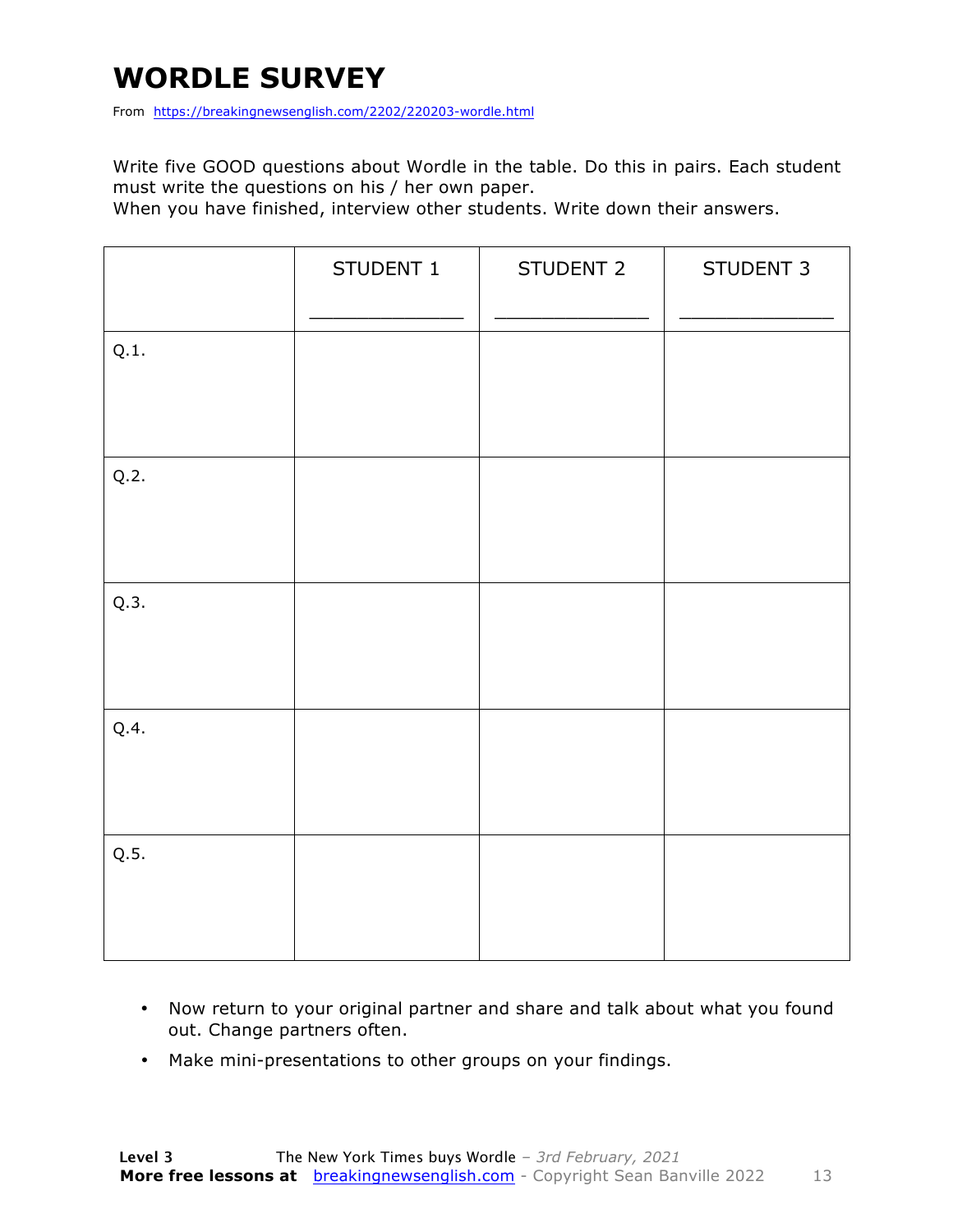### **WORDLE DISCUSSION**

STUDENT A's QUESTIONS (Do not show these to student B)

- 1. What did you think when you read the headline?
- 2. What images are in your mind when you hear the word 'word'?
- 3. What do you know about Wordle?
- 4. What do you think of word games?
- 5. What do you know about the New York Times?
- 6. Are online games better than paper-based games?
- 7. Why do you think Wordle has become a "craze"?
- 8. What games do you like to play?
- 9. What do you think of the name Wordle?
- 10. How is your spelling?

*The New York Times buys Wordle – 3rd February, 2022* Thousands more free lessons at breakingnewsenglish.com

-----------------------------------------------------------------------------

#### **WORDLE DISCUSSION**

STUDENT B's QUESTIONS (Do not show these to student A)

- 11. Did you like reading this article? Why/not?
- 12. What do you think of when you hear the word 'game'?
- 13. What do you think about what you read?
- 14. What is your favourite word game?
- 15. Are word games good for learning English?
- 16. Do you think a seven-figure price for Wordle is good value?
- 17. Are word games better than gaming games?
- 18. Are you good at word games in your language?
- 19. Should Wordle stay free for people to play?
- 20. What questions would you like to ask Mr Wardle?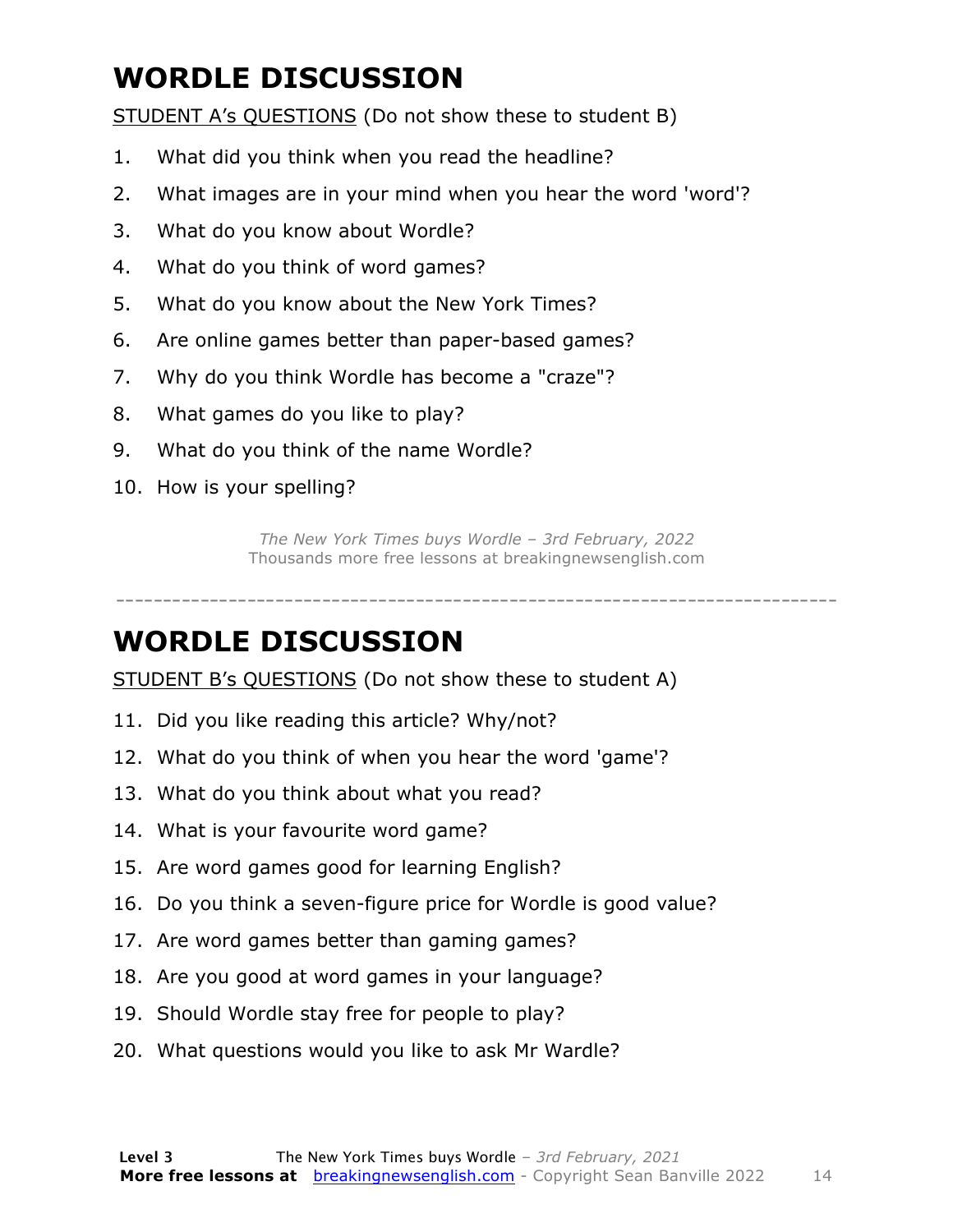### **DISCUSSION (Write your own questions)**

STUDENT A's QUESTIONS (Do not show these to student B)

| 1. |                                          |
|----|------------------------------------------|
|    |                                          |
| 2. |                                          |
|    |                                          |
| 3. |                                          |
|    |                                          |
| 4. |                                          |
|    |                                          |
| 5. |                                          |
|    |                                          |
| 6. |                                          |
|    |                                          |
|    | Copyright © breakingnewsenglish.com 2021 |

### **DISCUSSION (Write your own questions)**

STUDENT B's QUESTIONS (Do not show these to student A)

| 1. |                                                                                                                        |  |
|----|------------------------------------------------------------------------------------------------------------------------|--|
|    |                                                                                                                        |  |
| 2. |                                                                                                                        |  |
| 3. | <u> 1989 - Johann Stoff, deutscher Stoffen und der Stoffen und der Stoffen und der Stoffen und der Stoffen und der</u> |  |
| 4. | <u> 1980 - Jan Barbara Barat, martin da basar da basar da basar da basar da basar da basar da basar da basar da b</u>  |  |
| 5. |                                                                                                                        |  |
|    | <u> 1980 - Jan Barbarat, martin da basar da basar da basar da basar da basar da basar da basar da basar da basar</u>   |  |
| 6. |                                                                                                                        |  |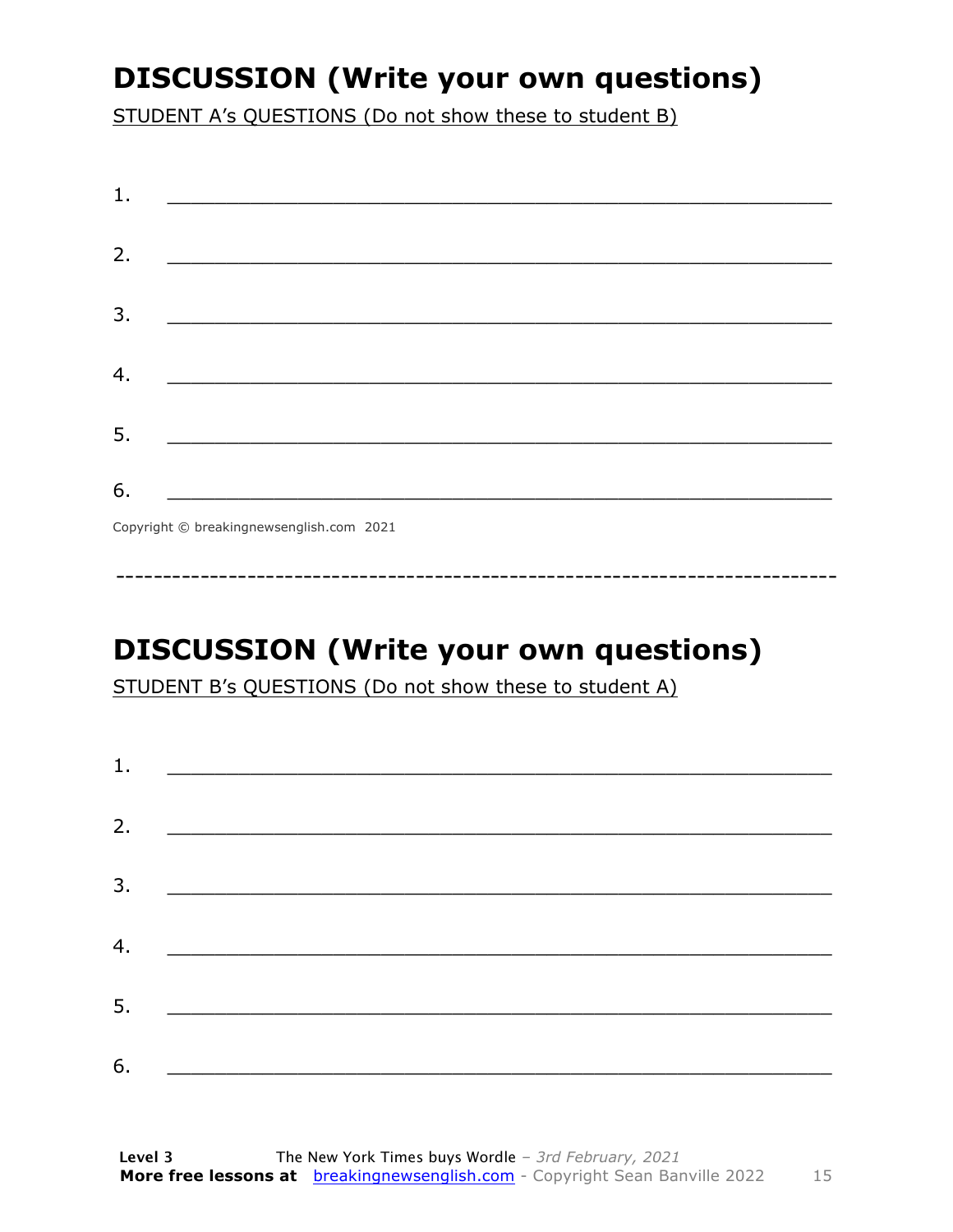### **LANGUAGE - CLOZE**

From https://breakingnewsenglish.com/2202/220203-wordle.html

The New York Times newspaper has  $(1)$  the online word game Wordle. The paper is well known for the games it publishes. Wordle is the (2) equilible paddition to its list of puzzles. Wordle is a new online game. Its creator, Josh Wardle, only uploaded it in October. (3) \_\_\_\_ the past four months, it has become a craze around the world. Social media sites are now full of posts from people playing the game and sharing their score. The New York Times said it paid "an  $(4)$  price in the low seven figures" for the game. A spokesperson was (5) \_\_\_\_ the paper would be able to publish the game. She wrote: "We could not be more thrilled to become the new home and (6) \_\_\_\_ stewards of this magical game."

Mr Wardle is a (7) \_\_\_\_\_ software engineer for the website Reddit. He created Wordle for his partner to play. He released it in October. He was surprised after 90 people played it on the day of (8) \_\_\_\_ release. It is now played by millions every day. Mr Wardle tweeted: "The game has got bigger than I ever imagined (which I suppose isn't that much of a  $(9)$  \_\_\_\_, given I made the game for an audience of one)." Wordle players have six attempts to (10) \_\_\_\_ a five-letter word. After each attempt, the game gives the player feedback on  $(11)$  \_\_\_\_ of the letters they have used are in the correct place, or are correct letters but are in the wrong place. The New York Times said that "initially" the game would  $(12)$  \_\_\_\_\_ free.

#### **Put the correct words from the table below in the above article.**

| 1.  | (a) | bough     | (b) | bought    | (c) | blight      | (d) | brought    |
|-----|-----|-----------|-----|-----------|-----|-------------|-----|------------|
| 2.  | (a) | latent    | (b) | lay test  | (c) | least       | (d) | latest     |
| 3.  | (a) | On        | (b) | In        | (c) | At          | (d) | Of         |
| 4.  | (a) | discovery | (b) | inner     | (c) | undisclosed | (d) | owned      |
| 5.  | (a) | excited   | (b) | excite    | (c) | excitedly   | (d) | excitement |
| 6.  | (a) | proud     | (b) | pride     | (c) | prod        | (d) | proudly    |
| 7.  | (a) | framer    | (b) | farmer    | (c) | firmer      | (d) | former     |
| 8.  | (a) | its       | (b) | that's    | (c) | what's      | (d) | their      |
| 9.  | (a) | feet      | (b) | feat      | (c) | fleet       | (d) | foot       |
| 10. | (a) | estimate  | (b) | calculate | (c) | guess       | (d) | forecast   |
| 11. | (a) | what      | (b) | why       | (c) | which       | (d) | thus       |
| 12. | (a) | remnant   | (b) | remain    | (c) | ramming     | (d) | ream       |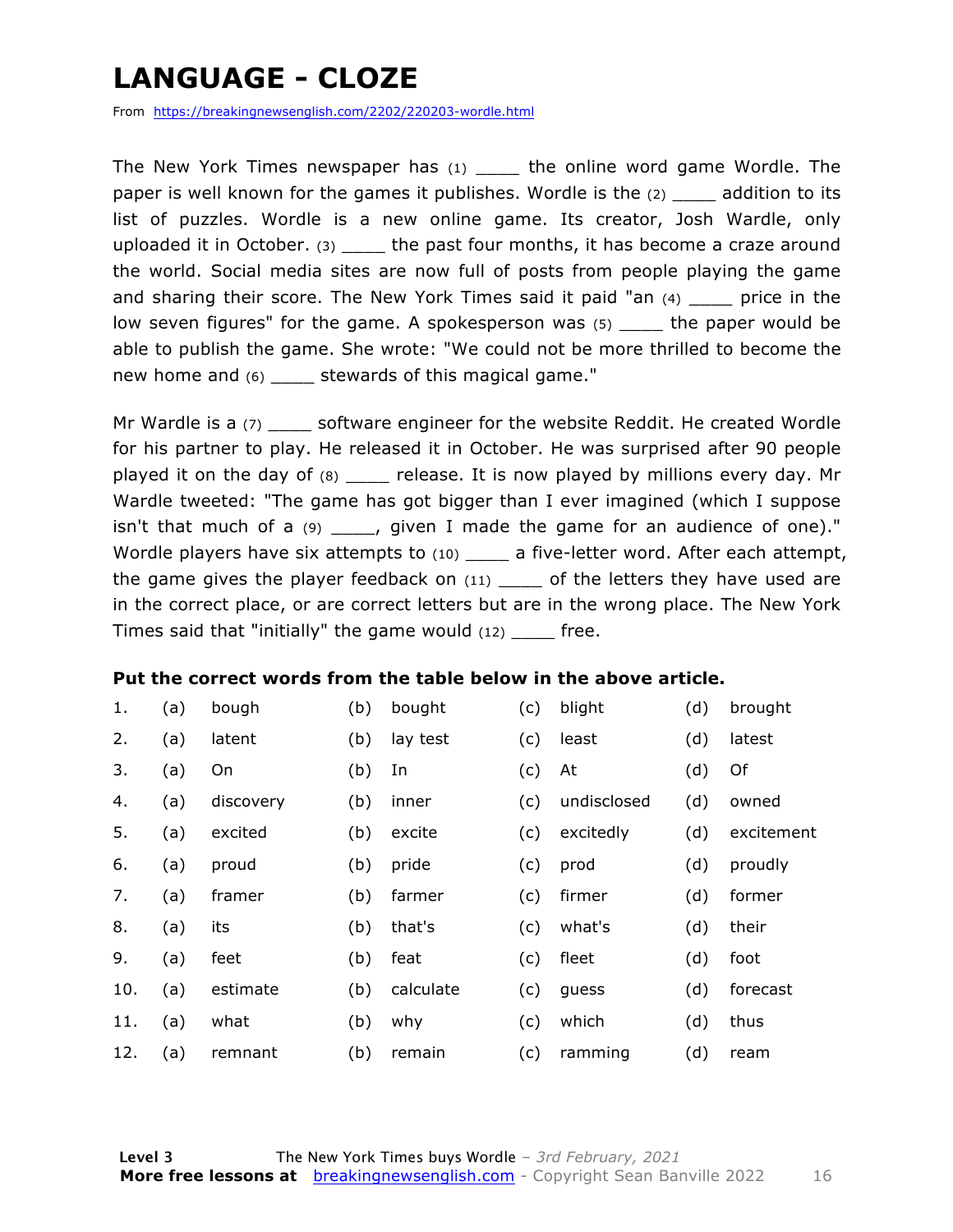## **SPELLING**

From https://breakingnewsenglish.com/2202/220203-wordle.html

#### **Paragraph 1**

- 1. the latest addition to its list of zezpuls
- 2. it has become a zearc around the world
- 3. it paid an edincossdlu price
- 4. would be able to ibhlusp the game
- 5. We could not be more ertilldh
- 6. proud stewards of this agalcmi game

#### **Paragraph 2**

- 7. a former software rneineeg
- 8. on the day of its laerese
- 9. an iuaceend of one
- 10. After each tpetatm
- 11. in the cocrert place
- 12. nitlliiya the game would remain free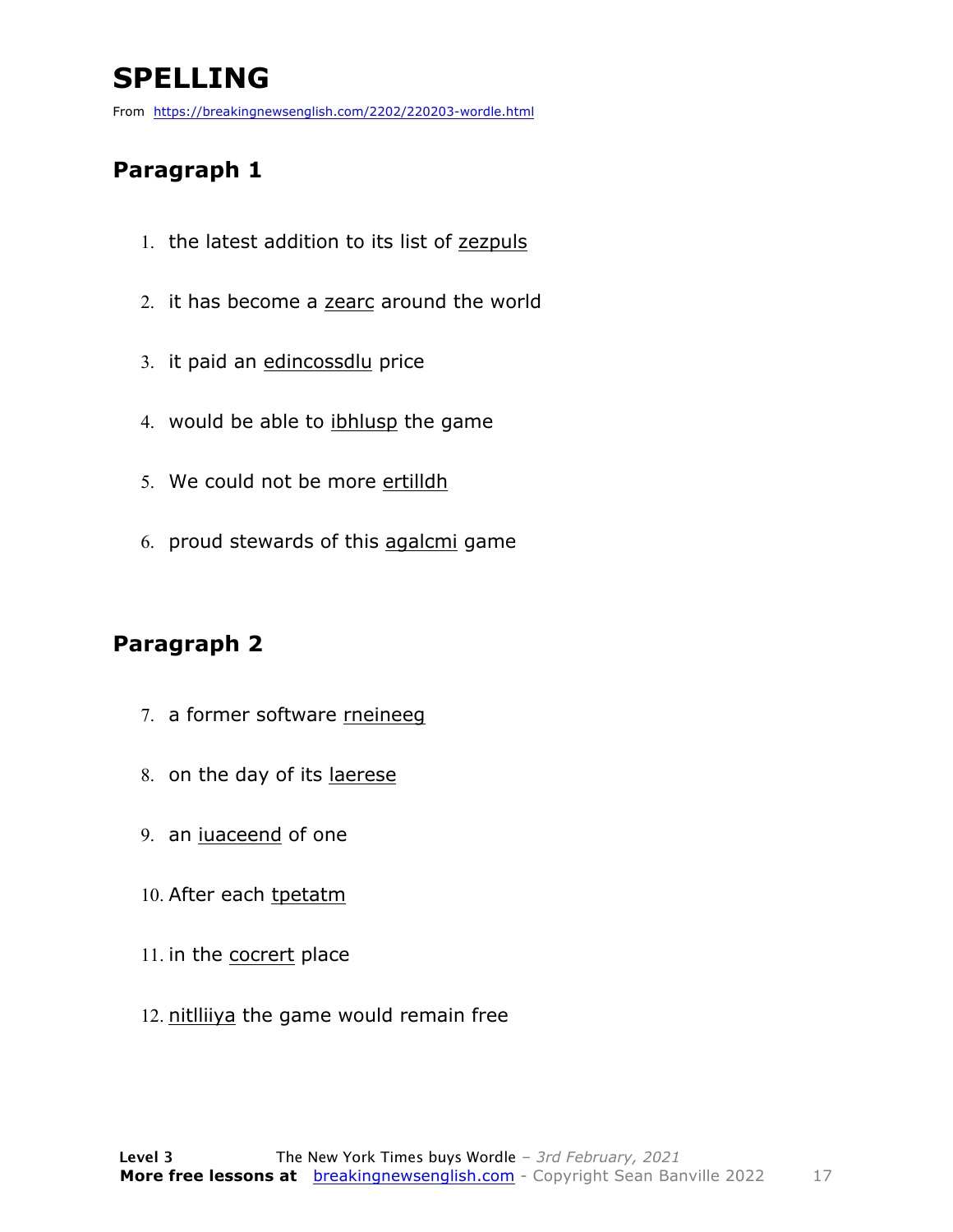### **PUT THE TEXT BACK TOGETHER**

From https://breakingnewsenglish.com/2202/220203-wordle.html

#### **Number these lines in the correct order.**

- ( ) figures" for the game. A spokesperson was excited the paper would be able to
- ( ) around the world. Social media sites are now full of posts from people playing the game and
- ( ) new online game. Its creator, Josh Wardle, only uploaded it in October. In the past four months, it has become a craze
- ( ) release. It is now played by millions every day. Mr Wardle tweeted: "The game has got bigger than I ever
- ( ) sharing their score. The New York Times said it paid "an undisclosed price in the low seven
- ( ) publish the game. She wrote: "We could not be more thrilled to become the new home and proud stewards of this magical game."
- ( ) Mr Wardle is a former software engineer for the website Reddit. He created Wordle for his
- ( ) partner to play. He released it in October. He was surprised after 90 people played it on the day of its
- ( ) to guess a five-letter word. After each attempt, the game gives the player feedback
- ( ) on which of the letters they have used are in the correct place, or are correct letters but are in the wrong
- ( ) known for the games it publishes. Wordle is the latest addition to its list of puzzles. Wordle is a
- ( *1* ) The New York Times newspaper has bought the online word game Wordle. The paper is well
- ( ) place. The New York Times said that "initially" the game would remain free.
- ( ) imagined (which I suppose isn't that much of a feat, given I made the game for an audience of one)." Wordle players have six attempts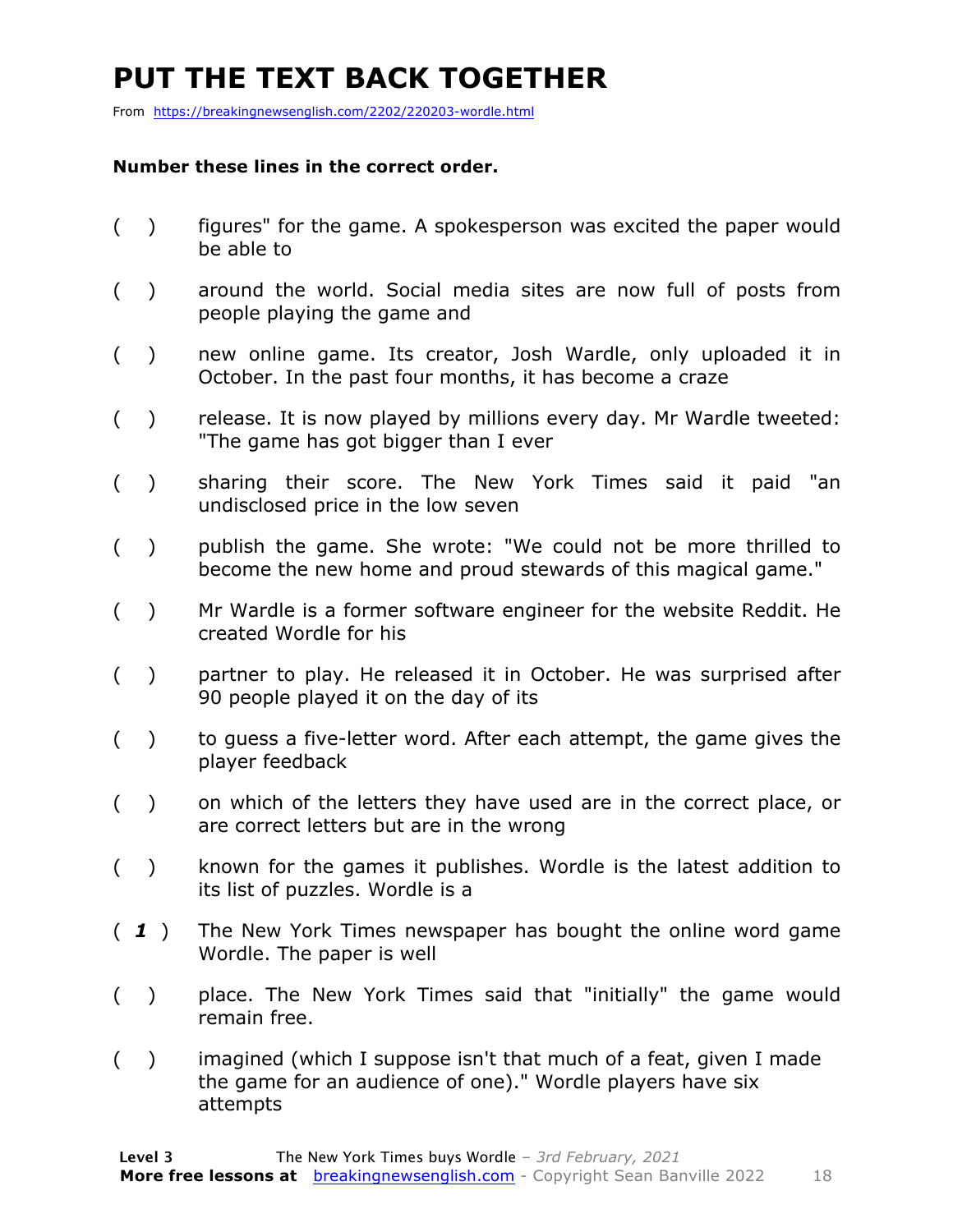#### **PUT THE WORDS IN THE RIGHT ORDER**

From https://breakingnewsenglish.com/2202/220203-wordle.html

1. The is for the known paper games . well

2. of to The addition puzzles . its latest list

3. has around the world . a become It craze

4. price undisclosed seven the in figures . An low

5. more thrilled . she could not be said She

6. to created Wordle his play . partner for He

7. now It every is played millions day . by

8. bigger got The imagined . game I than ever

9. players gives game the After feedback . each attempt,

10. letters, the in place . wrong but Correct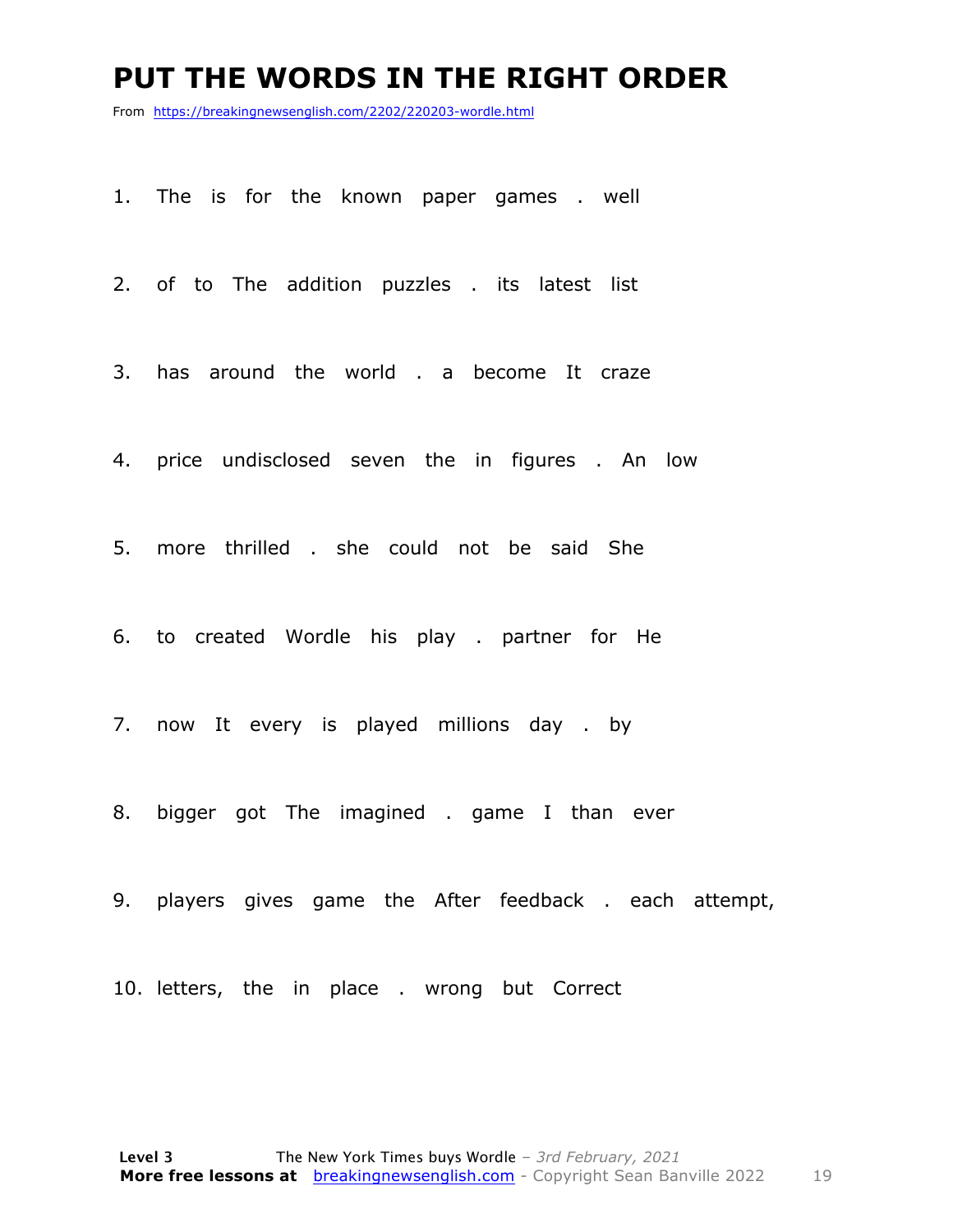### **CIRCLE THE CORRECT WORD (20 PAIRS)**

From https://breakingnewsenglish.com/2202/220203-wordle.html

The New York Times newspaper has *bought / brought* the online word game Wordle. The paper is well *knowing / known* for the games it publishes. Wordle is the latest *add / addition* to its list of puzzles. Wordle is a new online game. Its creator, Josh Wardle, only uploaded *it / them* in October. In the past four months, it has become a *crazy / craze* around the world. Social media sites are now full *to / of* posts from people playing the game and sharing their score. The New York Times said it paid "an undisclosed *price / cost* in the low seven *number / figures*" for the game. A spokesperson was excited the paper would be able *to / by* publish the game. She wrote: "We could not be more thrilled to become the new home and proud stewards *on / of* this magical game."

Mr Wardle is a *former / firmer* software engineer for the website Reddit. He created Wordle for his partner *at / to* play. He released it in October. He was surprised after 90 people played it on the day *off / of* its release. It is now played by millions *whole / every* day. Mr Wardle tweeted: "The game has got bigger than I ever imagined (which I suppose isn't that much of a *feat / feet*, given I made the game for an audience of one)." Wordle players have six attempts to *estimate / guess* a five-letter word. After *each / all* attempt, the game gives the player feedback *on / in* which of the letters they have used are in the correct place, or are correct letters but *be / are* in the wrong place. The New York Times said that "initially" the game would *remain / remaining* free.

#### **Talk about the connection between each pair of words in italics, and why the correct word is correct.**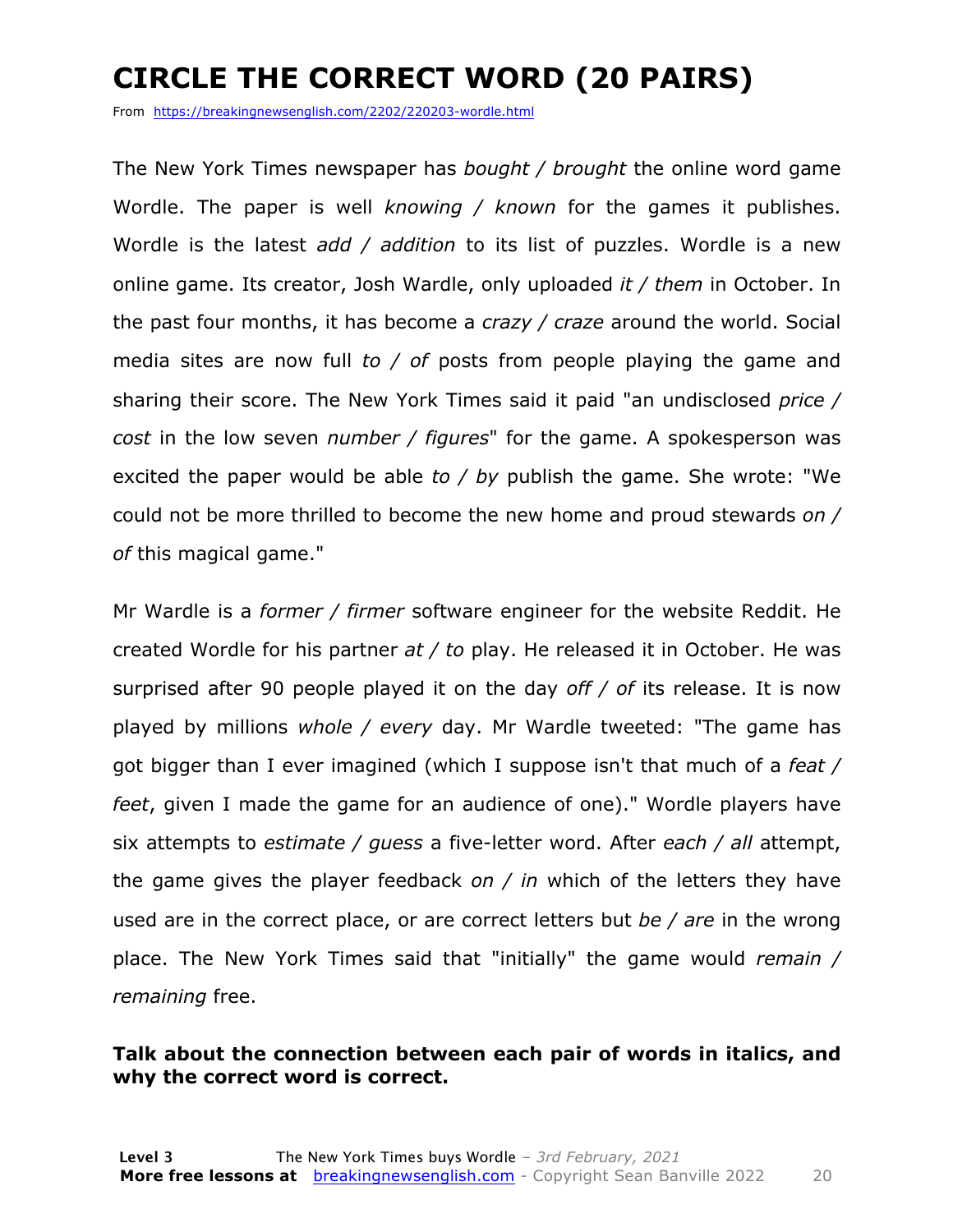### **INSERT THE VOWELS (a, e, i, o, u)**

From https://breakingnewsenglish.com/2202/220203-wordle.html

 $Th$  N\_w Y\_rk T\_m\_s n\_wsp\_p\_r h\_s b\_\_ght th\_ \_nl\_n\_  $w_{r}$ d g\_m\_ W\_rdl\_. Th\_ p\_p\_r \_s w\_ll kn\_wn f\_r th\_  $g_{-}m_{-}s$   $_t$  p\_bl\_sh\_s. W\_rdl\_ \_s th\_ l\_t\_st \_dd\_t\_\_n t\_ \_ts l\_st \_f p\_zzl\_s. W\_rdl\_ \_s \_ n\_w \_nl\_n\_ g\_m\_. \_ts cr\_\_t\_r, J\_sh W\_rdl\_, \_nly \_pl\_\_d\_d \_t \_n \_ct\_b\_r.  $\_n$  th $\_$  p $\_st$  f $\_r$  m $\_nths$ ,  $\_t$  h $\_s$  b $\_c\_m$  $\_$   $\_$  cr $\_z$  $r_{\text{max}}$  and the werld. Sectum and set set is example that the set of the set of the set of the set of the set of the set of the set of the set of the set of the set of the set of the set of the set of the set of the set p\_sts fr\_m p\_\_pl\_ pl\_y\_ng th\_ g\_m\_ \_nd sh\_r\_ng th\_\_r  $sc_r$ . Th\_ N\_w Y\_rk T\_m\_s  $s$ \_\_d \_t  $p$ \_\_d "\_n  $\_nd\_scl\_s\_d$  pr $\_c$   $\_n$  th $\_$   $l\_w$  s $\_v\_n$  f $\_g\_r\_s"$  f $\_r$  th $\_$  $g_{-}m_{-}$ .  $\leq$   $sp_{-}k_{-}sp_{-}rs_{-}n$  w $\leq$   $sc_{-}t_{-}d$  th $\leq$   $p_{-}p_{-}r$  w $\leq$ -ld b  $[b]$  t\_ p\_bl\_sh th\_ g\_m\_. Sh\_ wr\_t\_: "W\_ c\_\_ld n\_t b\_ m\_r\_ thr\_ll\_d t\_ b\_c\_m\_ th\_ n\_w h\_m\_ \_nd pr\_\_d st\_w\_rds \_f th\_s m\_g\_c\_l g\_m\_."

Mr  $W_r$ rdl\_ \_s \_ f\_rm\_r s\_ftw\_r\_ \_ng\_n\_\_r f\_r th\_  $w_b s_t$  R\_dd\_t. H\_ cr\_\_t\_d W\_rdl\_ f\_r h\_s p\_rtn\_r t\_ pl\_y. H\_ r\_l\_\_s\_d \_t \_n \_ct\_b\_r. H\_ w\_s s\_rpr\_s\_d  $ft_r$  90  $p_{p}$  $p_{p}$  $p_{p}$  $p_{p}$  $d_{p}$   $t_{p}$  $n_{p}$  $t_{p}$  $d_{p}$  $d_{p}$  $d_{p}$  $f_{p}$  $f_{p}$  $f_{p}$  $f_{p}$  $f_{p}$  $f_{p}$  $f_{p}$ \_t \_s n\_w pl\_y\_d by m\_ll\_\_ns \_v\_ry d\_y. Mr W\_rdl\_ tw\_\_t\_d: "Th\_ g\_m\_ h\_s g\_t b\_gg\_r th\_n \_ \_v\_r  $\_m\_g\_n\_d$  (wh\_ch  $\_$  s $\_pp\_s\_$   $\_sn't$  th\_t m\_ch  $\_f$   $\_$  $f_{-}$ t, g\_v\_n \_ m\_d\_ th\_ g\_m\_ f\_r \_n \_\_d\_\_nc\_ \_f  $\lfloor n \rfloor$ ." W $\lfloor$ rdl $\lfloor$  pl $\lfloor y \rfloor$ rs h $\lfloor v \rfloor$  s $\lfloor x \rfloor$  tt $\lfloor m$ pts t $\lfloor y \rfloor$ g $\lfloor s \rfloor$ ss  $\lfloor$  $f_v - l_t t$ r w\_rd. \_ft\_r \_\_ch \_tt\_mpt, th\_ g\_m\_ g\_v\_s th\_ pl\_y\_r f\_\_db\_ck \_n wh\_ch \_f th\_ l\_tt\_rs th\_y h\_v\_  $\_s\_d$   $\_r\_$   $\_n$  th $\_$  c $\_rr\_ct$  pl $\_c\_$ ,  $\_r\_$   $\_r\_$  c $\_rr\_ct$  l $\_tt\_rs$  $b_t$  \_r\_ \_n th\_ wr\_ng pl\_c\_. Th\_ N\_w Y\_rk T\_m\_s  $s_$  d th\_t "\_n\_t\_\_lly" th\_ g\_m\_ w\_\_ld r\_m\_\_n fr\_\_.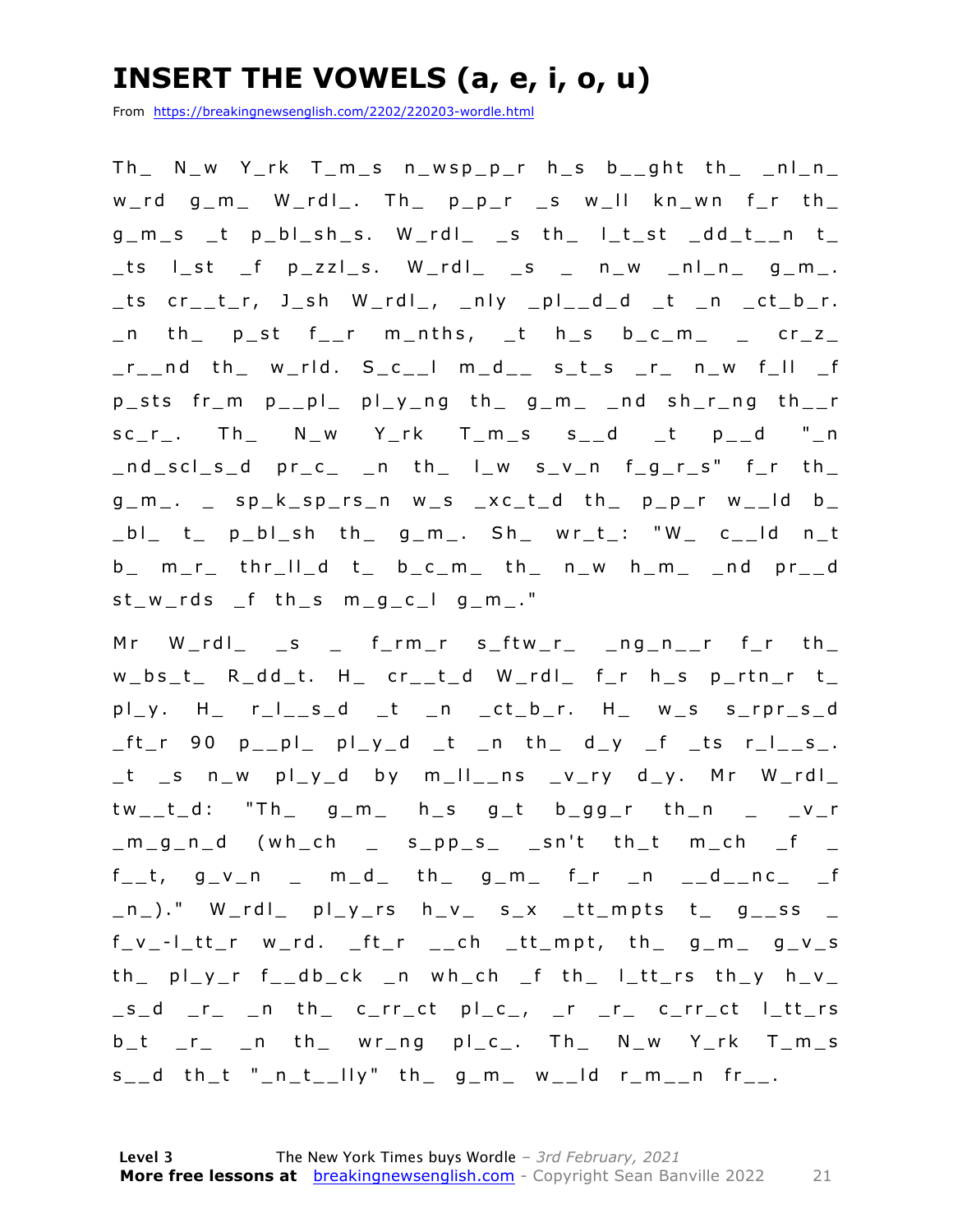#### **PUNCTUATE THE TEXT AND ADD CAPITALS**

From https://breakingnewsenglish.com/2202/220203-wordle.html

the new york times newspaper has bought the online word game wordle the paper is well known for the games it publishes wordle is the latest addition to its list of puzzles wordle is a new online game its creator josh wardle only uploaded it in october in the past four months it has become a craze around the world social media sites are now full of posts from people playing the game and sharing their score the new york times said it paid an undisclosed price in the low seven figures for the game a spokesperson was excited the paper would be able to publish the game she wrote we could not be more thrilled to become the new home and proud stewards of this magical game

mr wardle is a former software engineer for the website reddit he created wordle for his partner to play he released it in october he was surprised after 90 people played it on the day of its release it is now played by millions every day mr wardle tweeted the game has got bigger than i ever imagined which i suppose isnt that much of a feat given i made the game for an audience of one wordle players have six attempts to guess a fiveletter word after each attempt the game gives the player feedback on which of the letters they have used are in the correct place or are correct letters but are in the wrong place the new york times said that initially the game would remain free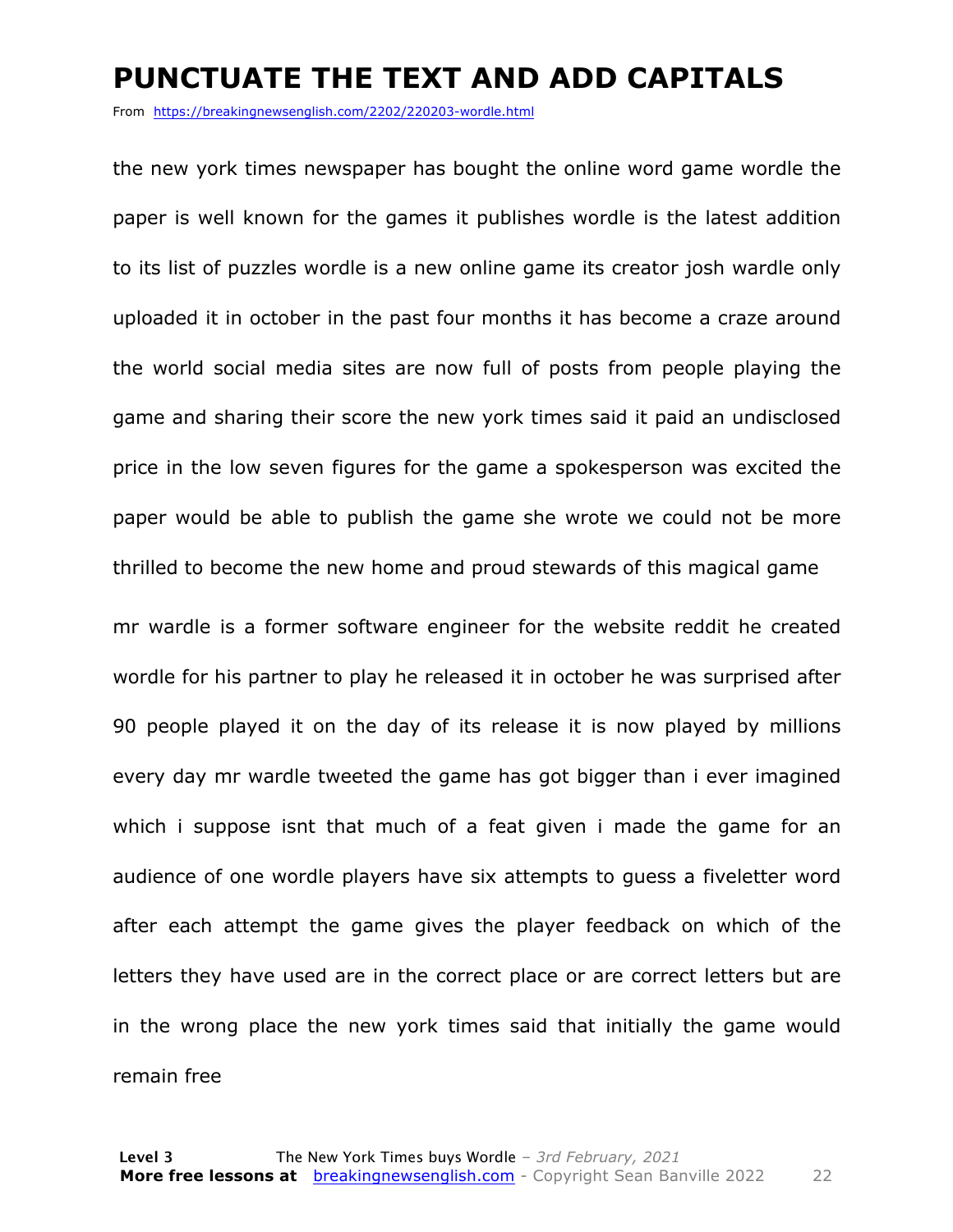# **PUT A SLASH ( / ) WHERE THE SPACES ARE**

From https://breakingnewsenglish.com/2202/220203-wordle.html

TheNewYorkTimesnewspaperhasboughttheonlinewordgameWordle .Thepaperiswellknownforthegamesitpublishes.Wordleisthelatestad ditiontoitslistofpuzzles.Wordleisanewonlinegame.Itscreator,JoshW ardle,onlyuploadeditinOctober.Inthepastfourmonths,ithasbecomea crazearoundtheworld.Socialmediasitesarenowfullofpostsfrompeopl eplayingthegameandsharingtheirscore.TheNewYorkTimessaiditpai d"anundisclosedpriceinthelowsevenfigures"forthegame.Aspokespe rsonwasexcitedthepaperwouldbeabletopublishthegame.Shewrote: "Wecouldnotbemorethrilledtobecomethenewhomeandproudstewar dsofthismagicalgame."MrWardleisaformersoftwareengineerforthe websiteReddit.HecreatedWordleforhispartnertoplay.Hereleaseditin October.Hewassurprisedafter90peopleplayeditonthedayofitsreleas e.Itisnowplayedbymillionseveryday.MrWardletweeted:"Thegameh asgotbiggerthanIeverimagined(whichIsupposeisn'tthatmuchofafea t,givenImadethegameforanaudienceofone)."Wordleplayershavesix attemptstoguessafive-letterword.Aftereachattempt,thegamegivest heplayerfeedbackonwhichoftheletterstheyhaveusedareinthecorrect place,orarecorrectlettersbutareinthewrongplace.TheNewYorkTime ssaidthat"initially"thegamewouldremainfree.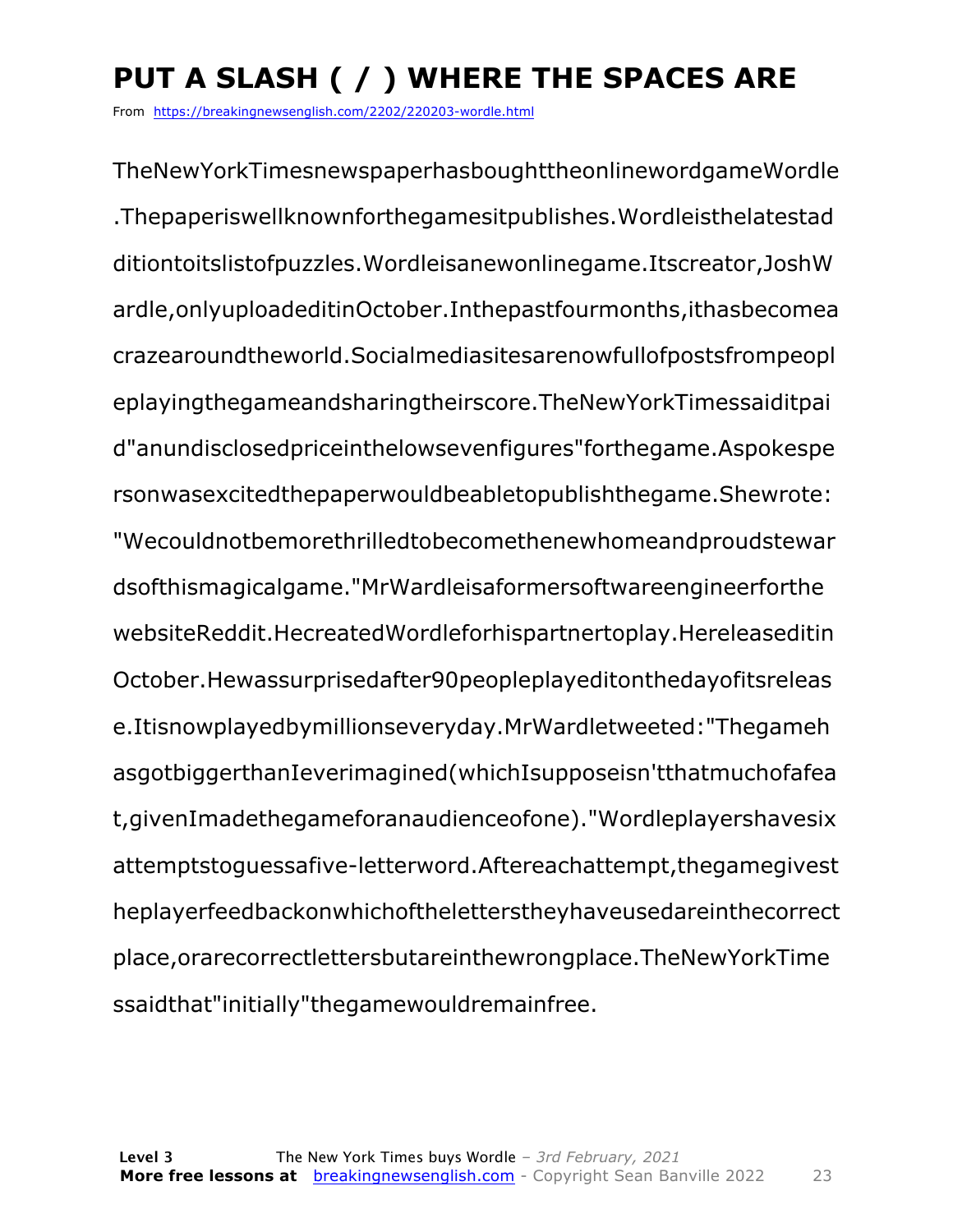### **FREE WRITING**

From https://breakingnewsenglish.com/2202/220203-wordle.html

Write about **Wordle** for 10 minutes. Comment on your partner's paper.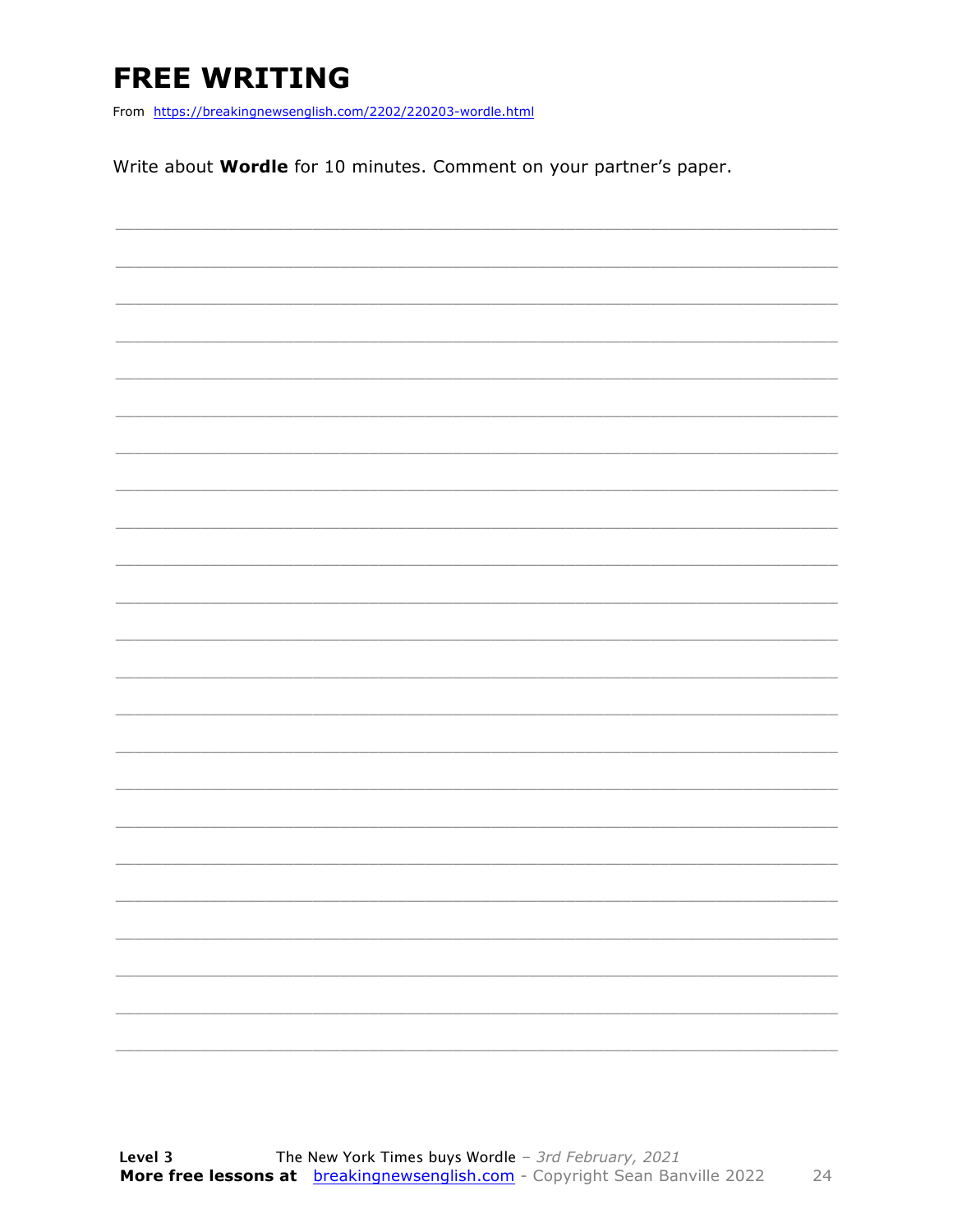### **ACADEMIC WRITING**

From https://breakingnewsenglish.com/2202/220203-wordle.html

Word games are great for learning English. Discuss.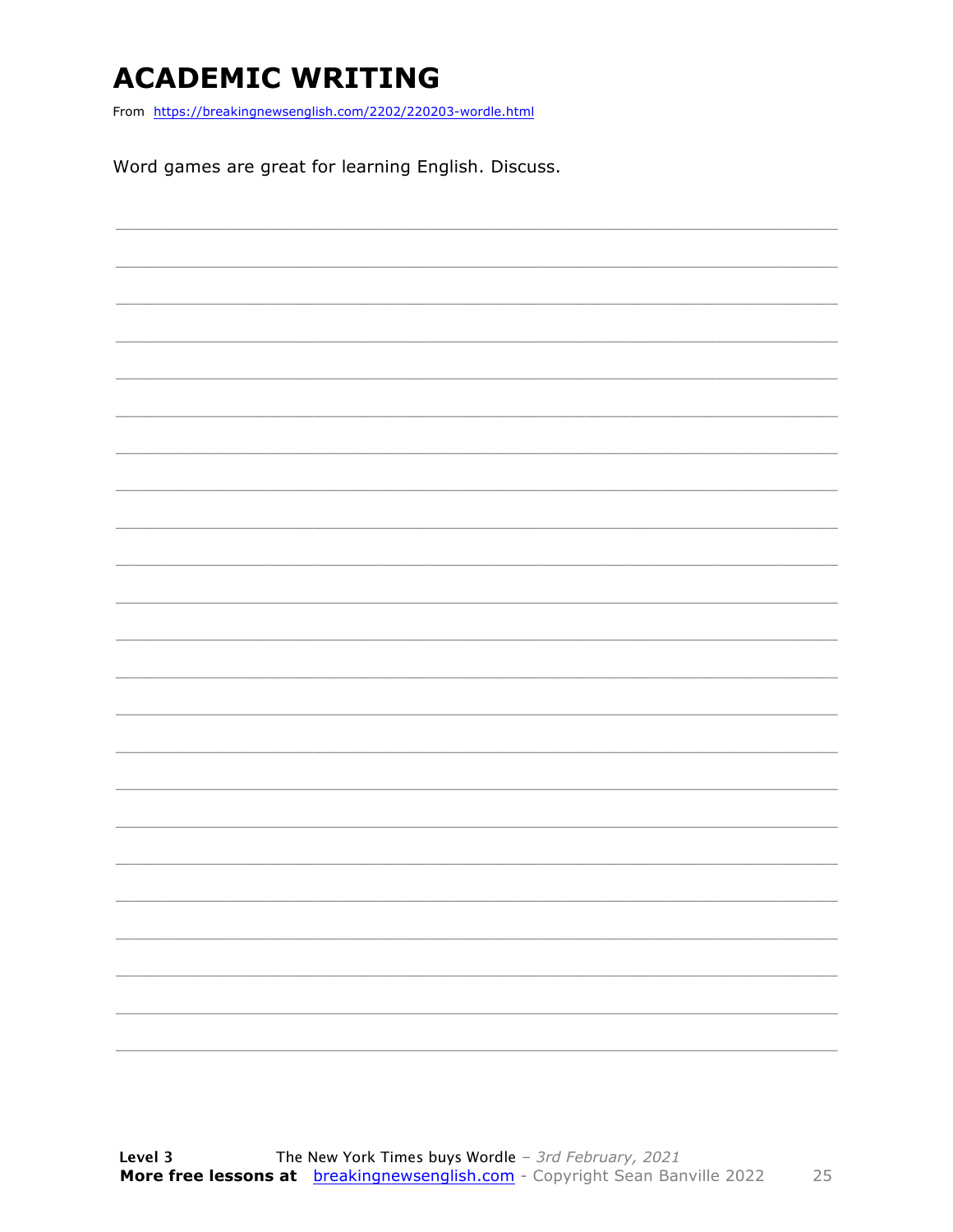#### **HOMEWORK**

**1. VOCABULARY EXTENSION:** Choose several of the words from the text. Use a dictionary or Google's search field (or another search engine) to build up more associations / collocations of each word.

**2. INTERNET:** Search the Internet and find out more about this news story. Share what you discover with your partner(s) in the next lesson.

**3. WORDLE:** Make a poster about Wordle. Show your work to your classmates in the next lesson. Did you all have similar things?

**4. WORD GAMES:** Write a magazine article about making word games part of the school curriculum. Include imaginary interviews with people who are for and against this.

Read what you wrote to your classmates in the next lesson. Write down any new words and expressions you hear from your partner(s).

**5. WHAT HAPPENED NEXT?** Write a newspaper article about the next stage in this news story. Read what you wrote to your classmates in the next lesson. Give each other feedback on your articles.

**6. LETTER:** Write a letter to an expert on Wordle. Ask him/her three questions about word games. Give him/her three of your opinions on word games. Read your letter to your partner(s) in your next lesson. Your partner(s) will answer your questions.